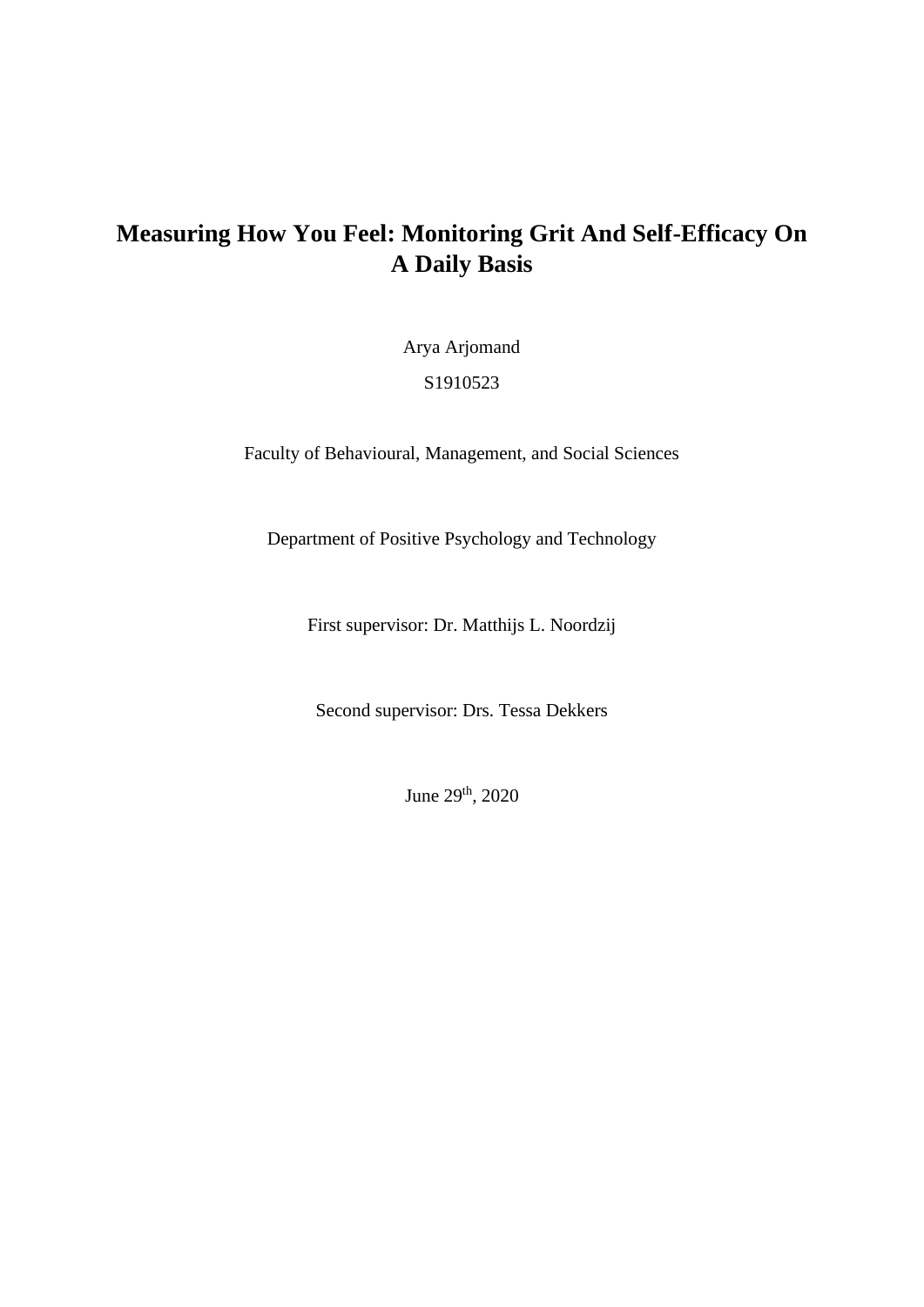#### **Abstract**

**Background:** Grit and self-efficacy have been regarded as important predictors of success, particularly in the academic setting. Previous studies have explored their relation as character traits and have found positive correlation between the two constructs. Even though these studies' results are at the between-person level, the conclusions and recommendations are drawn at within-person level. The same association between grit and self-efficacy at trait level, cannot be inferred at the state level. There is a lack of research on how these two constructs are associated on a moment to moment basis. **Objective:** The current study's goal was to explore how a student's state-level grit and self-efficacy are associated and how this association is comparable to the positive relation found at the trait-level. It was also explored whether state grit's relation with self-efficacy is mostly on a state-level (within-person) or on a trait-level (between-person). **Method**: A repeated measure, online experience sampling study with 30 university students was conducted. To measure the trait-level grit and selfefficacy, the Grit Scale for Children and Adults (GSCA) and New General Self-Efficacy Scale (NGSE) were used respectively. For the state measures, a questionnaire composed of two items per construct were utilized and administered three times per day over period of eight days on the participants' personal mobile device. **Results**: State grit and self-efficacy were significantly positively correlated similar to their trait counterparts. Moderate positive correlation between trait and state grit and weak positive correlation between trait and state self-efficacy was found. The result of LMM analysis suggest state grit has a significantly stronger between- than within-person association with self-efficacy. **Conclusion:** Initial hypothesis of reverse relation between state grit and self-efficacy was rejected. Following previous research, it is advised that teachers try to increase a student's average (trait) selfefficacy rather than enhancing their state grit.

*Keywords:* ecological momentary assessment, experience sampling method, ESM, grit, self-efficacy, state measure, trait measure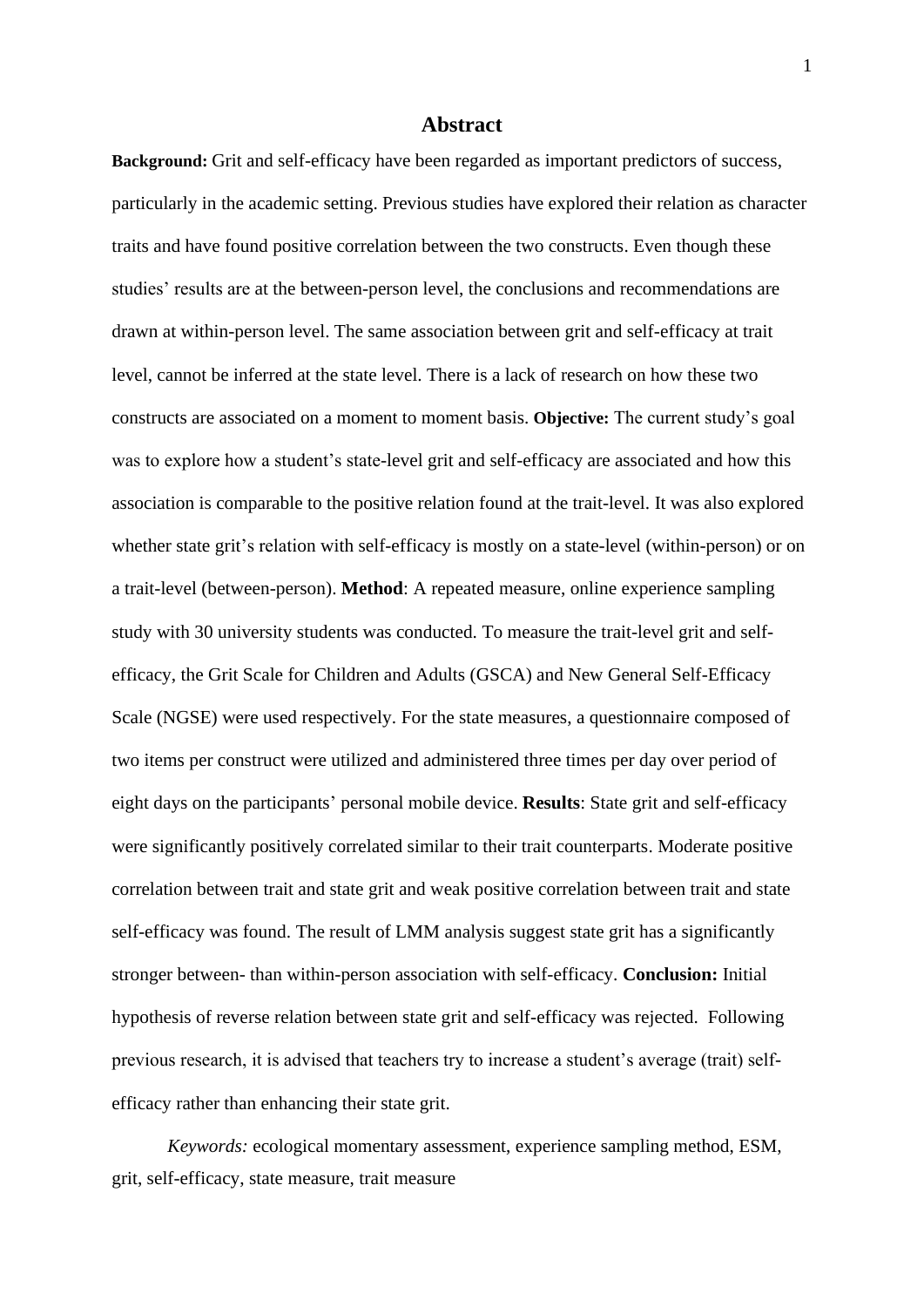## **Measuring how you feel: monitoring grit and self-efficacy on a daily basis – an experience sampling study**

Over the past two decades, positive characteristics such as grit and self-efficacy have been regarded among the most important predictors of success in individuals. A student's grit – defined as perseverance and passion for long term goals – has been connected to a number of positive academic and health-related results (Datu et al., 2017; Guerrero et al., 2016). An individual's self-efficacy (the person's appraisal of their capabilities) has been reported to directly predict grade point average and other academic achievements (Chemers et al., 2001; Feldman & Kubota, 2015). In recent years, the relation between these two constructs as character traits has gained attraction (Sturman & Zappala-Piemme, 2017; Wolters & Hussain, 2015) as they have demonstrated joint predictive power of individual's behavior in academic and mental health settings (Guerrero et al., 2016).

Almost all previous studies have focused on average association between the two construct using between-person measures and they have been demonstrated to have a positive correlation as *traits*. However, since grit and self-efficacy are emotional experiences, they can be considered affective *states*; therefore, on an individual (within-person) level, subject to fluctuations over time. Furthermore, the relation between day to day grit and self-efficacy has rarely been examined. An observed relation between two constructs at between-person level cannot be assumed to hold true on a within-person level (Curran & Bauer, 2011). Therefore, it is possible that momentary lapses of grit display a negative correlation with momentary self-efficacy than the positive association found on the trait level. Hence, the present study's objective is to investigate how a person's state-level grit and self-efficacy are associated with the means of an ecological momentary assessment and whether this association is reflected at the trait-level.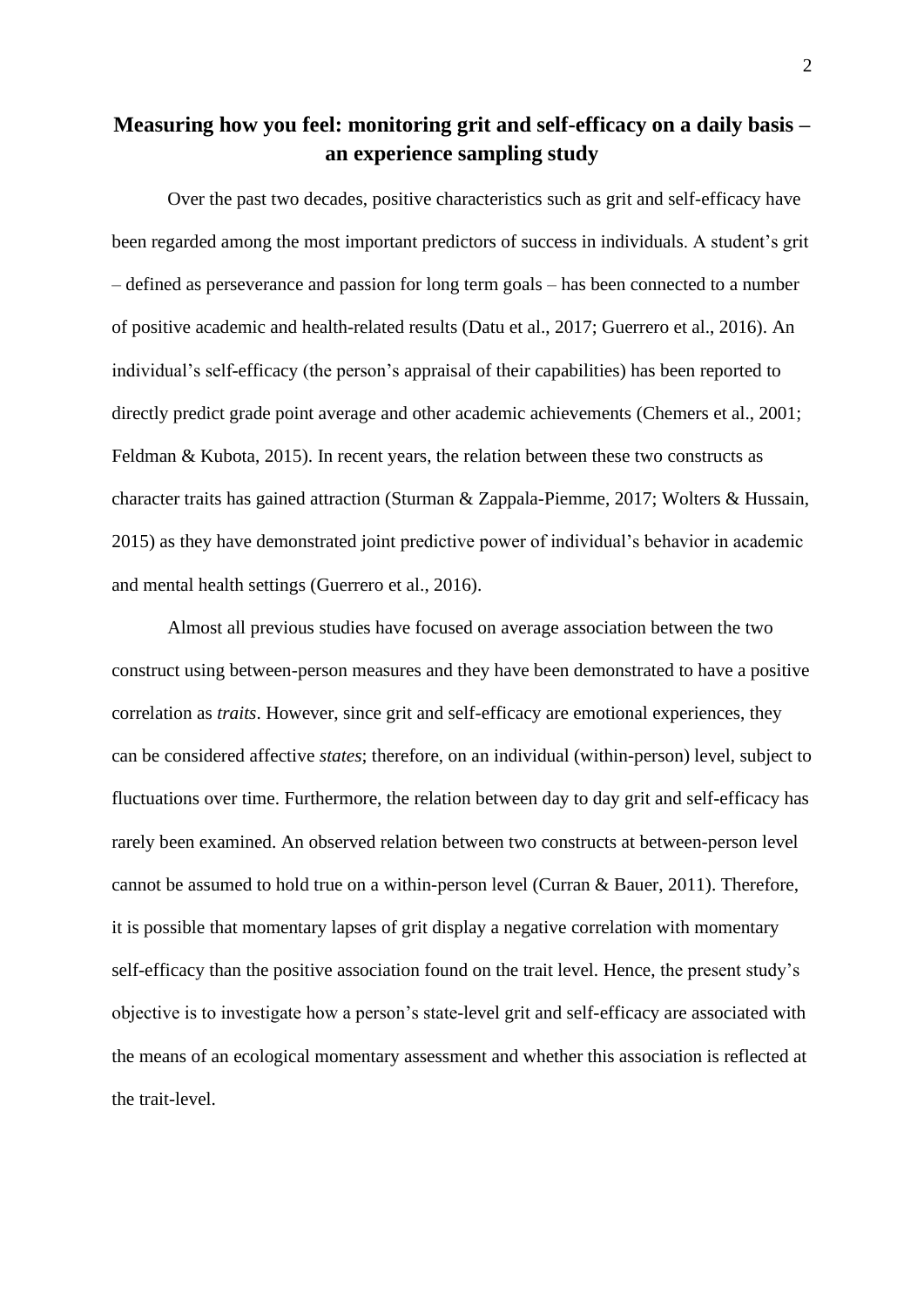**Grit**

Grit as psychological construct has been claimed to be a tool for achieving success in variety of fields (Duckworth, 2016) and thus has gained increasing attention among researchers**.** Originally conceived as *Perseverance –* one of the many character strength proposed by Seligman (2002) *–* it has been further elaborated and popularized as *Grit* by works of Angela Duckworth and her colleagues (Duckworth et al., 2007). Grit has been defined as the ability "To sustain a focused effort to achieve success in a task, regardless of the challenges that present themselves, and the ability to overcome setbacks."(Sturman & Zappala-Piemme, 2017, p. 2). The previous mentioned studies, have defined grit as a *trait-like* personality variable; i.e. a stable characteristic of the individual independent of domain or given context.

Over the years, subsequent research has connected trait-level grit to a number of positive academic and work-related results (Datu et al., 2017) from association with higher academic achievement (Bowman et al., 2015; Strayhorn, 2014; Wolters & Hussain, 2015), to predicting performance on standardised tests (Sturman & Zappala-Piemme, 2017). Moreover, studies on grit from a mental health standpoint have shown that individual's high grit level can indirectly reduce risk of suicidal ideation among college students by increasing meaning in life (Kleiman et al., 2013). This has led researchers to view grit as a promising positive psychological trait to target in psychological interventions.

Despite these findings, a recent meta-analysis proposes trait-level grit as more or less a measure of other personality constructs such as conscientiousness (Credé et al., 2017). Furthermore, another study was unable to explain any significant amount of variance in high school and college students' academic performance using trait-level grit (Muenks et al., 2017). These inconsistent results have prompted a number of researchers to investigate grit as a *state-like* motivation variable; i.e. a situated, context sensitive experience that can fluctuate on a day to day basis. However, exact definitions of what constitutes 'state' grit varies across these limited studies. As an example, a recent research in a German high school has defined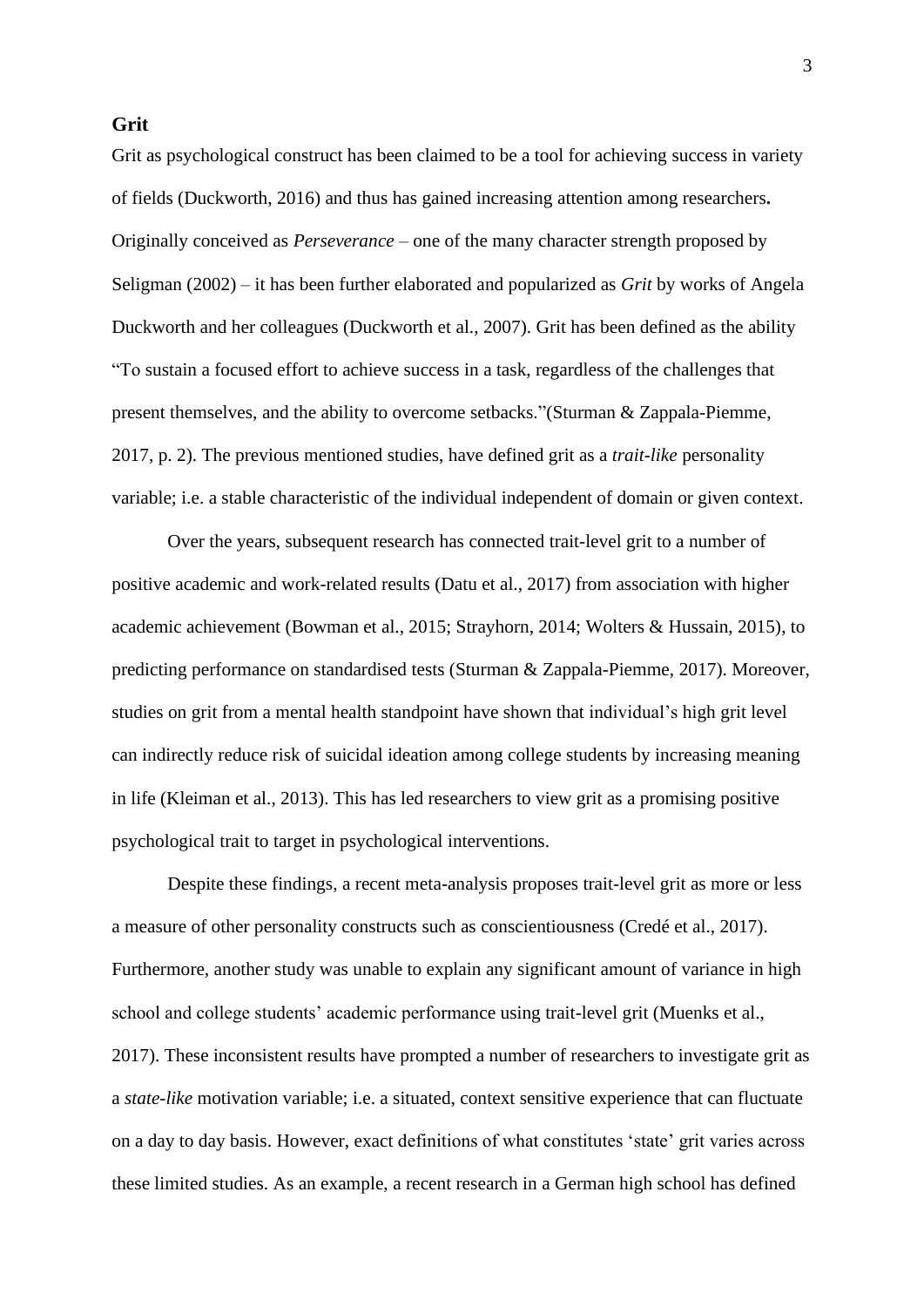state grit as different but stable levels for different school subject domains such as math or biology. They have demonstrated that subject sensitive grit is a more valuable predictor of GPA than trait-level grit (Schmidt et al., 2019). In another case, a newly created context sensitive model of grit appears to be a better predictor of academic success in a study conducted among students of a Filipino (traditionally context sensitive) population (Datu et al., 2017). However, studies investigating grit as a state are still limited and there are calls for further investigation using state-level methods of analysis (Ericsson, 2016) and conceptualization of grit as day to day, fluctuating construct in academic settings (Janzen et al., 2019). Timing of measuring grit as well as its possible fluctuation throughout time can be the missing factor in explaining inconsistent results of trait grit in predicting standardised test scores and by extension academic success. Therefore, conceptualizing grit as a state could provide more accurate picture of what is happening to a student in a given moment when conducting tests. Furthermore, this time sensitivity has potential to improve interventions by boosting grit at the right time when the individuals need it the most. Thus, this study aims to capture an individual's state-level grit over a fixed period of time and compare it to their traitlevel grit and to see to what extent they are associated with each other. For the purposes of this study, we have opted for a definition of state grit as an experience that can fluctuate on a day to day, momentary basis, regardless of the context, domain or setting. Trait grit is seen as a character attribute that is stable over time as described by Sturman and Zappala-Piemme (2017) . It is hypothesized that this state-level grit will showcase a positive correlation with its trait-level counterpart.

#### **Self-efficacy**

Self-efficacy is a well-established psychological construct from social cognitive theory developed by Bandura (2001) and his colleagues. Self-efficacy has been proposed to guide behavior and motivation both directly or indirectly by influencing a person's effort and persistence. The definition of self-efficacy given by Bandura (2001) as being situationally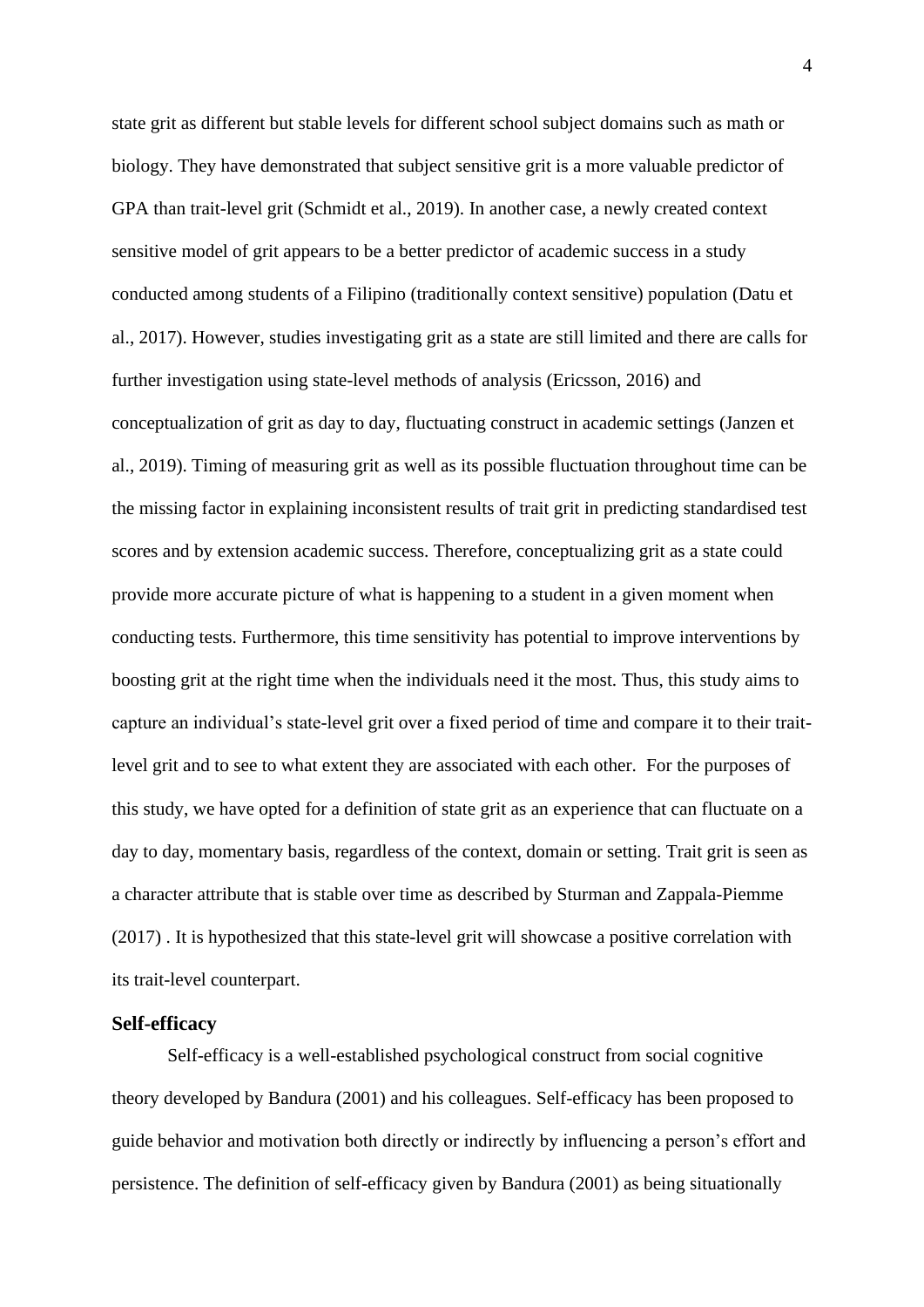oriented has led researchers to predominantly conceptualize this construct as a task specific or state-like variable (Gist & Mitchell, 1992). As an example, college students with high academic self-efficacy have been found to possess better academic performance as well as being capable of coping with stress and other challenges than their low academic selfefficacy classmates (Chemers et al., 2001; Feldman & Kubota, 2015).

Yet a few researchers have shown interest in defining self-efficacy of a given person as a general, trait-like variable and to see if it retains its power in predicting performance regardless of a given subject or context. Chen et al. (2001) defines trait-level general selfefficacy as "individuals' perception of their ability to perform across a variety of different situations" (p. 63). Comparing different people, it captures differences in each person's tendency to view themselves as capable of meeting demands and challenges regardless of the context. Furthermore, Chen et al., (2001) argues that general self-efficacy (GSE) positively influences specific self-efficacy (SSE). In their study, Chen et al., (2001) tried to develop and validate the new general self-efficacy scale (NGSE) as a new tool for measuring GSE in individuals. As an additional goal, they set out to test whether their new scale for GSE would positively correlate with SSE for performing different tasks. While they reported moderate correlation between trait and state level self-efficacy, they have called for further empirical investigation to support their findings (Chen et al., 2001).

Hence, to further investigate this idea, the present study will examine an individual's state-level self-efficacy and compare it to their trait-level self-efficacy and to see to what extent they are associated with each other. In line with Chen et al., (2001) findings, it is hypothesised that state self-efficacy will be positively associated with trait self-efficacy. We adopt Chen et al., (2001) definition of trait self-efficacy as well. Similar to state grit, state self-efficacy is conceptualized as a fluctuating day to day experience, regardless of the context, domain or setting.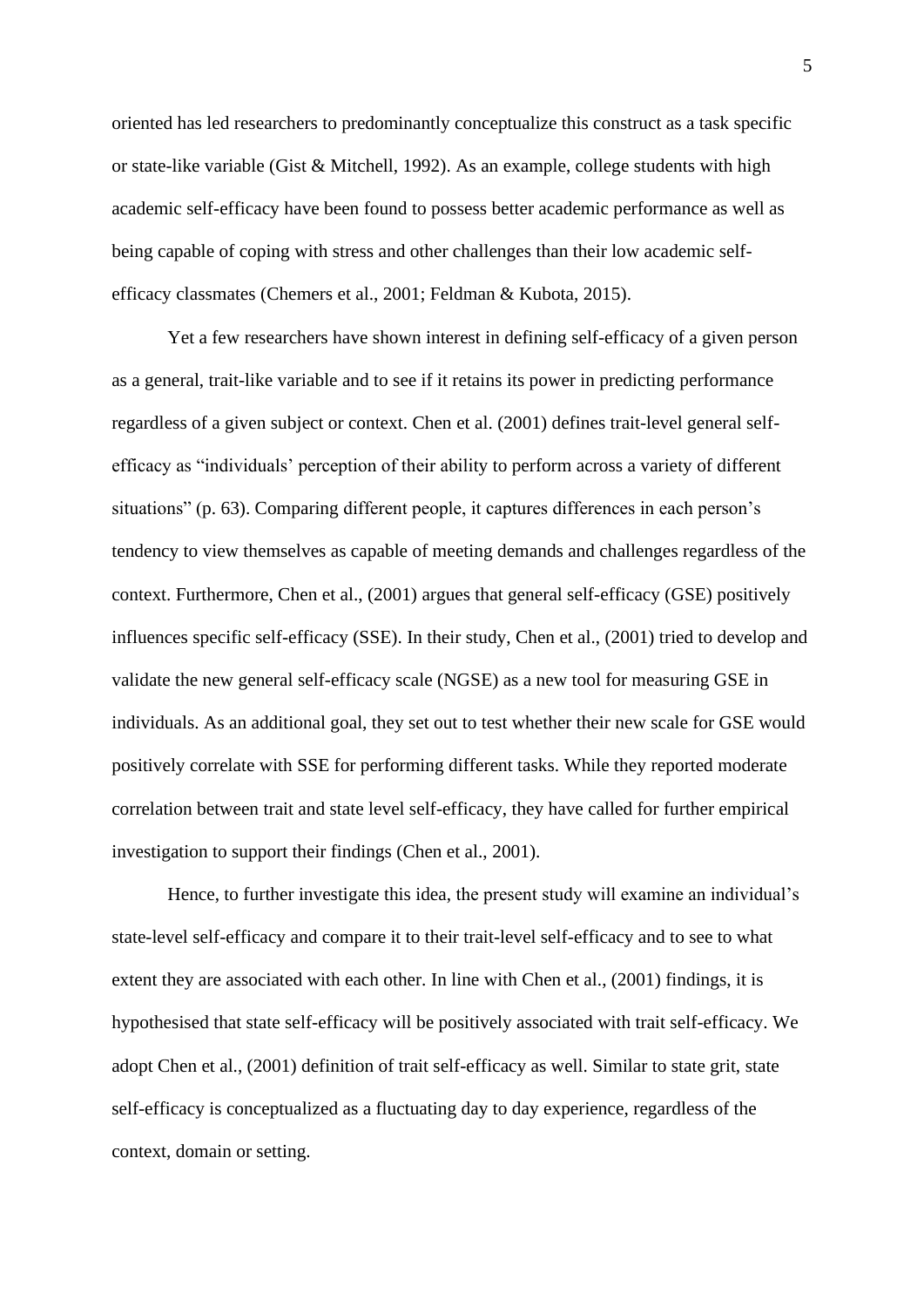#### **Grit and self-efficacy**

In recent years, the relation between grit and self-efficacy has risen in appeal among researchers. Chen et al., (2001) has proposed that general self-efficacy is positively related to other trait-like personality constructs such as conscientiousness. This has spawned interest in examining self-efficacy with grit together in relation to academic success in a number of subsequent studies (Sturman & Zappala-Piemme, 2017; Usher et al., 2019; Wolters & Hussain, 2015). As an example, in a study of high school and college students, Muenks et al. (2017) observed that academic (state-level) self-efficacy and trait-level grit predict grades; suggesting that both jointly explain the performance of students in different academic context. In another study, Wolters & Hussain (2015) found a positive correlation between trait grit and trait self-efficacy; meaning the higher student's grit, the more self-efficacy they possess or vice versa. Lastly, a recent study examining these two trait-level constructs and their predictive relationship with achievement in U.S. elementary and middle school students has proposed self-efficacy to be at least a partial mediating factor between an individual's grit and school performance (Usher et al., 2019).

Outside of the academic setting, as previously mentioned, some studies have demonstrated predictive possibilities of grit in stressful mental health situations (Burkhart et al., 2014; Kleiman et al., 2013). Guerrero et al. (2016) has suggested high grit as a protective factor against substance abuse and other risky behaviours among adolescents and reported that higher self-efficacy scores were associated with higher grit scores. Therefore, acquiring deeper insight into relation between these two constructs could help in tailoring interventions to the needs of the individual.

However, almost all previous studies exploring grit and self-efficacy together have focused on the trait-level conceptualization. Even though the results of these studies are from single-time point (cross-sectional) measures at the between-person level, the conclusions and recommendations are drawn at the individual level (within-person). Since it has been known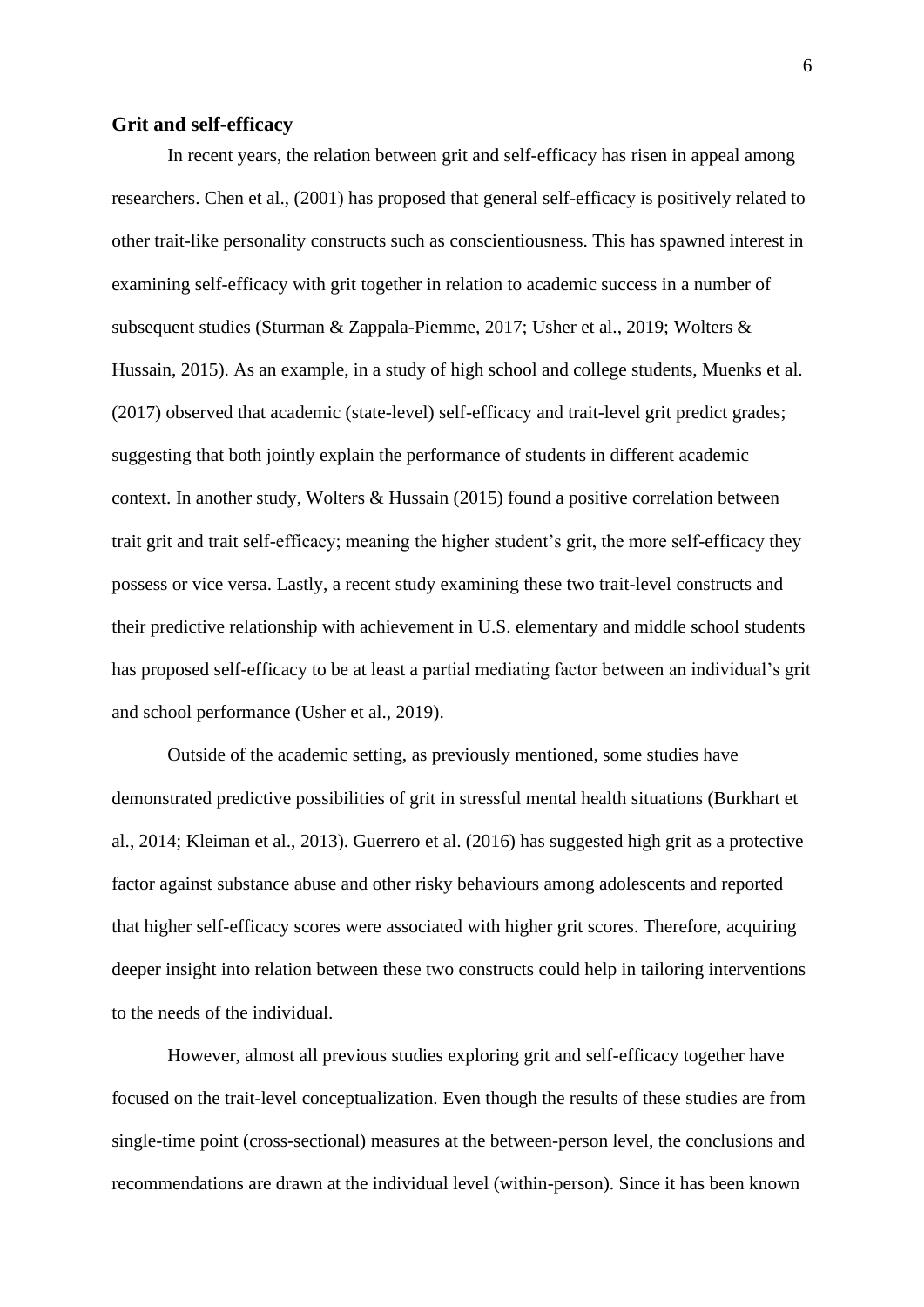that data at this level of analysis is neither necessary nor sufficient to imply an effect at another level (Curran & Bauer, 2011); the same association between grit and self-efficacy at trait level, cannot be inferred at the state level. Not recognizing the important distinction between these level can lead to consequential errors of inference, particularly the ecological fallacy (Curran & Bauer, 2011). In this case it would imply while these two constructs have a positive correlation as traits, the same relation could be counterintuitively different on a statelevel. We argue that when people find a given task difficult in the moment, only those individuals who are focused persistently will be able to overcome the challenge. In other words, a person might actually show high levels of state grit when their state self-efficacy is low. Additionally, it is not well known whether the person's day to day grit and self-efficacy demonstrates a stable pattern over time or fluctuates drastically; and whether these fluctuations are mostly associated with the person's average level of self-efficacy or day to day fluctuations over a period of time.

To the best of the author's knowledge, no study as of yet has examined the association between grit and self-efficacy on a state-level. Thus, the current study aims to explore these ideas and examine the relation between grit and self-efficacy on a state-level and their relation with their trait level counterparts to help fill this knowledge gap as well as to reassess the trait-level association between these two constructs.

## **Current study**

The current study's goal is to explore how a student's state-level grit and self-efficacy are associated and whether this association is reflected at the trait-level. We explore independently how state grit and self-efficacy are experienced on day to day basis using an experience sampling method (ESM). Firstly, it is hypothesized that those with high levels of trait grit will naturally demonstrate high levels of average state grit. The same positive association is assumed for trait and state self-efficacy. Secondly, on a trait-level comparison between grit and self-efficacy, a positive correlation is expected as previous studies have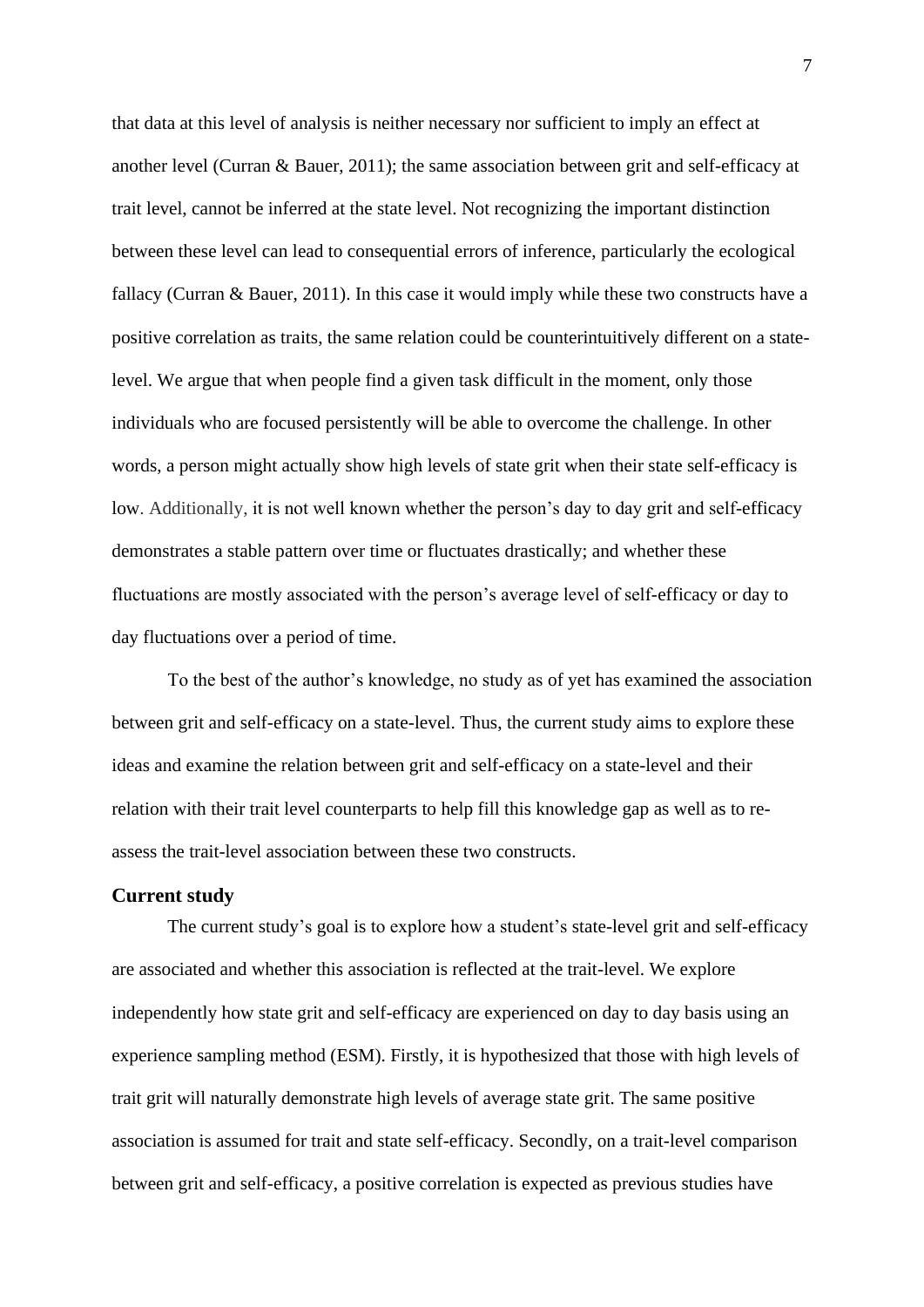proposed. However, on the state level, a negative association between the two is hypothesized. Thirdly, it is investigated whether state grit's relation with self-efficacy is mostly on a state-level (within-person) or a trait-level (between-person).

## **Method**

#### **Design**

For this study, a structured, repeated-measure questionnaire was utilized. To measure the trait-level grit and self-efficacy, the Grit Scale for Children and Adults (GSCA) (Sturman & Zappala-Piemme, 2017) and New General Self-efficacy Scale (NGSE) (Chen et al., 2001) were used respectively. To measure the state-level, day to day experiences of grit and selfefficacy an experience sampling method (ESM) was utilized. ESM is an organized, selfreport diary procedure designed to evaluate symptoms, moods, appraisals and context of an individual as they take place throughout daily life (Myin-Germeys et al., 2018). This method lessens the burden on participants' memory to recall events or experiences. Furthermore, data collection can be targeted to the immediate, particular context or emotional state that the researcher is interested in (Berkel et al., 2017).

In our study, we adopted a time-contingent design in form of daily state questionnaire for grit and self-efficacy administrated three times a day for period of eight days. A recent literature review on use of ESM on mobile devices advocates at least one week as the study duration in order to obtain a representative varied sample of experience a person goes through on a daily basis (Van Berkel et al., 2017). Additionally, the three to five time per day sampling frequency was recommended as a good balance between minimizing participant burden and risk of retention while providing the researchers with enough varied data points (Berkel et al., 2017). Since most participants were university students, three times per day would lend itself to capturing a snapshot of individual's grit and self-efficacy while they perform varying tasks throughout the day. In this case, 24 data points in total per participants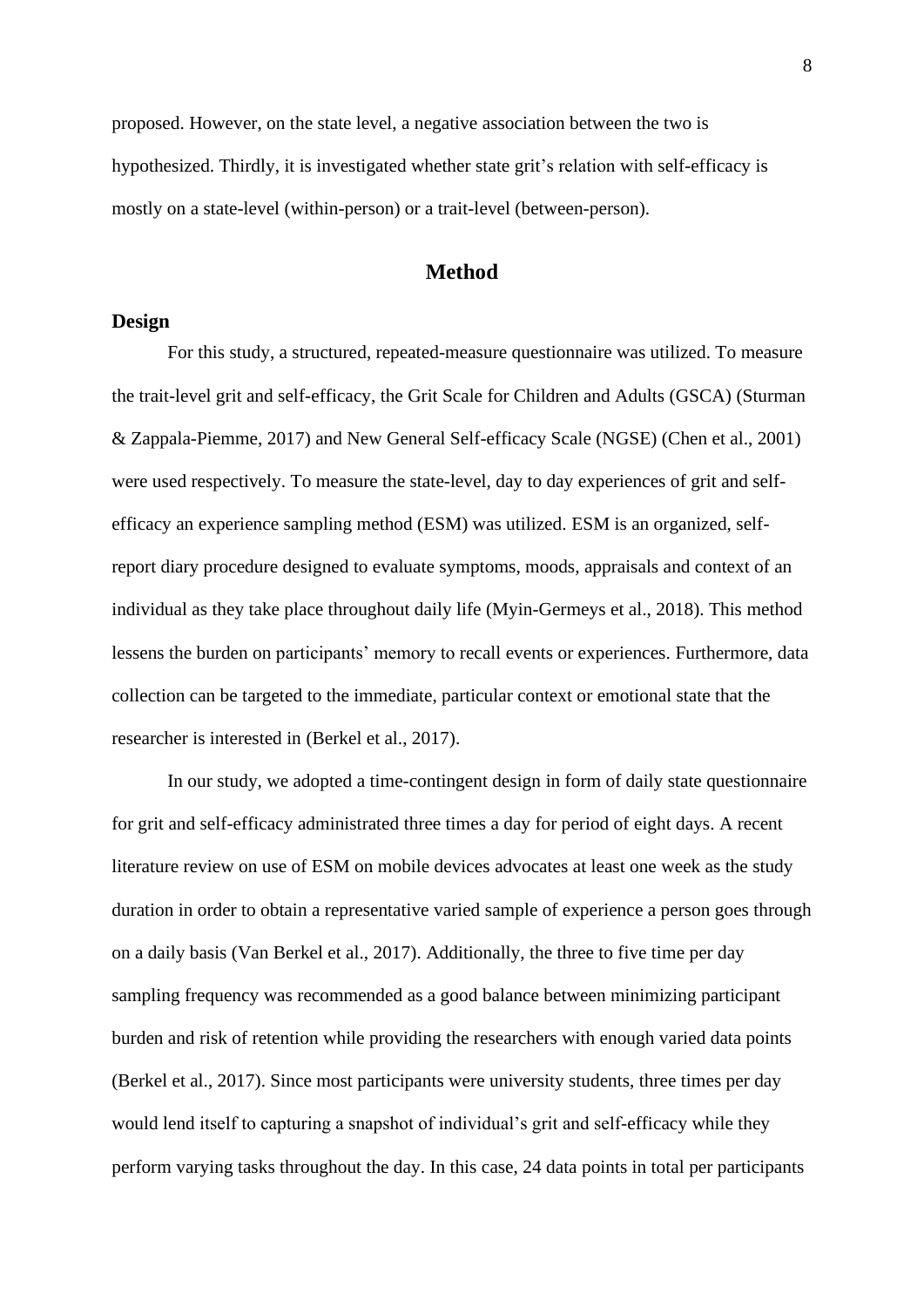per question in case of a 100% response rate. Additionally, the eight days study duration provide the chance to obtain data from varying working activities throughout the week.

Data was collected throughout April 2020. Participants accessed the state and trait questionnaires using an online survey environment created in the application *Ethica* (described below) by downloading it on their personal smartphone*.* This study was approved by the Ethics Committee of the Faculty of Behavioural, Management and Social Sciences (BMS) of the University of Twente (request no. 200382).

#### **Participants**

The study contained a sample of 30 students mainly from university of Twente's BMS faculty. Participants were between 18 to 35 years old (M  $_{\text{age}} = 22.6$ , SD  $_{\text{age}} = 3.82$ , women 50%, men 50%,). Out of all the participants, 43.3% identified as Dutch, 30% as German, and 26.7% as other nationalities. The participants joined the study by means of convenient sampling; through university of Twente's BMS faculty SONA (subject pool software) system and the researchers' own personal contacts. The participants from BMS faculty were compensated with study credits for completing the study.

As inclusion criteria, participants from SONA system were asked to be a registered student and above the age of 18, be proficient in the English language and able to download the app Ethica on their mobile device to be able to participate in the survey.

#### **Materials and measures**

The online survey was created using the application *Ethica.* The test battery consisted of four daily state questions and two trait questionnaires.

## *Ethica*

Ethica is a smartphone software environment designed for researchers to create, maintain and deploy surveys and other forms of studies. It functions as a platform for participants to join the study using their smartphones and complete the questionnaires; while providing web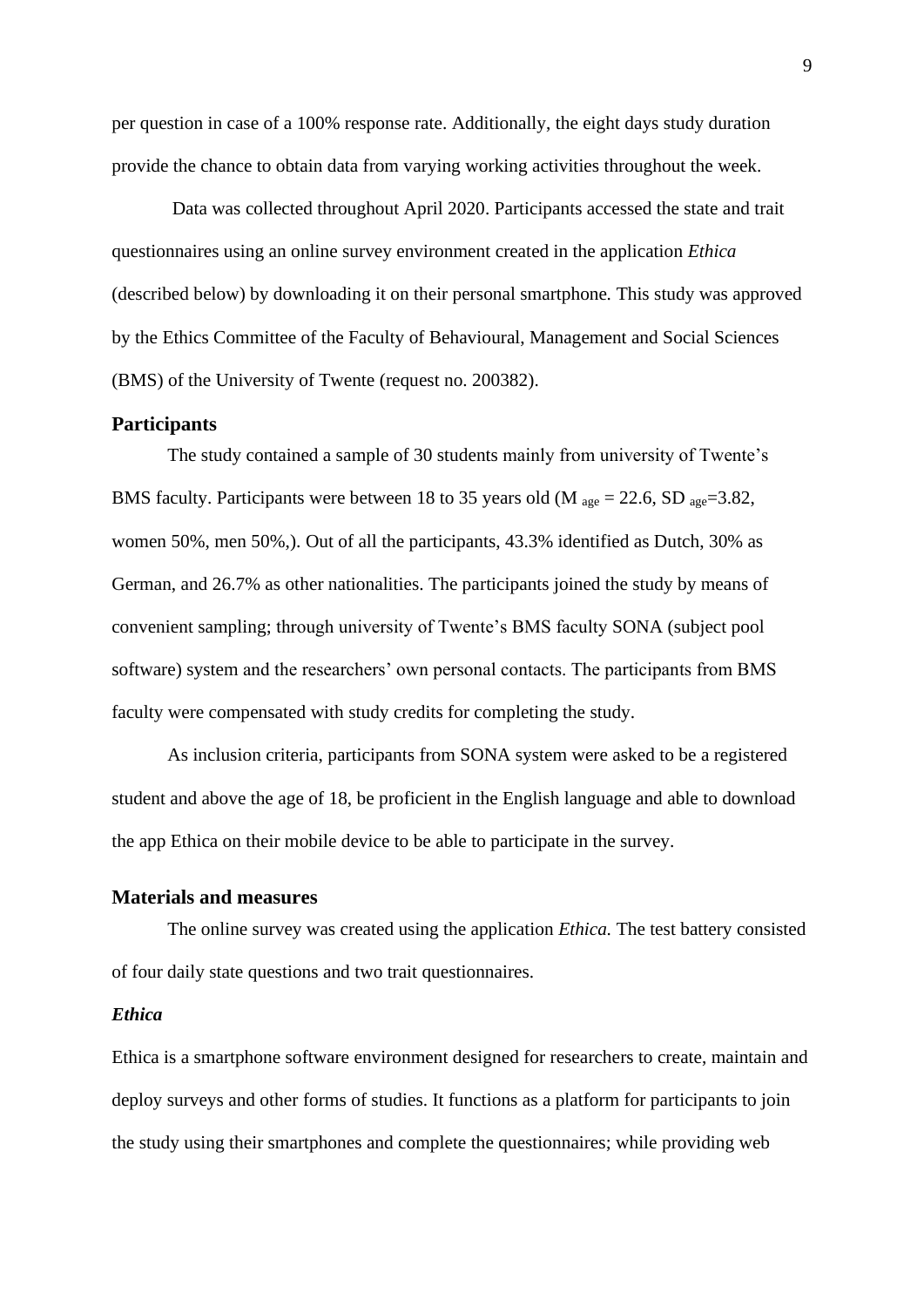desktop environment [\(ethicadata.com\)](http://www.ethicadata.com/) for the researcher to obtain and view participant data (Ethica, 2020). The mobile app can be installed on most recent smart phones using Android and iOS operating systems. In this study, version 153 of the smartphone app was utilized. On the researcher web app, questions can be grouped into survey modules called 'activities', which once created can be made available to participants on their smartphone using a variety of trigging logics such as a fixed time of day publication. Pop up notifications can be scheduled as reminders to participants when a particular activity (i.e. survey) needs to be completed.

## *Trait Questionnaire*

**Grit Scale for Children and Adults (GSCA):** The GSCA defines trait grit as sustained effort to achieve tasks despite facing challenges (Sturman & Zappala-Piemme, 2017). The scale is made up of 12 items (appendix A) which can be answered on a 5-point Likert-Scale from one (strongly disagree) to five (strongly agree). Example items are 'I always finish what I start' and 'Challenges in my life sometimes make me want to stop trying'. Scores range from minimum 12 (lowest trait grit) to maximum 60 (highest trait grit). It has demonstrated adequate internal consistency (Cronbach's alpha of 0.84) as well as high construct and criterion validity and high correlation with self-efficacy in comparison with other existing grit measures (Sturman & Zappala-Piemme, 2017).

**New General Self-efficacy Scale (NGSE):** The NGSE assess self-efficacy using 8 items (appendix A) on a 5-point Likert-Scale from one (strongly disagree) to five (strongly agree) (Chen et al., 2001). Items include 'I will be able to achieve most of the goals that I have set for myself' and 'Compared to other people, I can do most tasks very well'. Scores range from minimum 8 (lowest trait self-efficacy) to maximum 40 (highest trait self-efficacy) It has showcased robust psychometric properties, having adequate internal consistency ( $\alpha$  =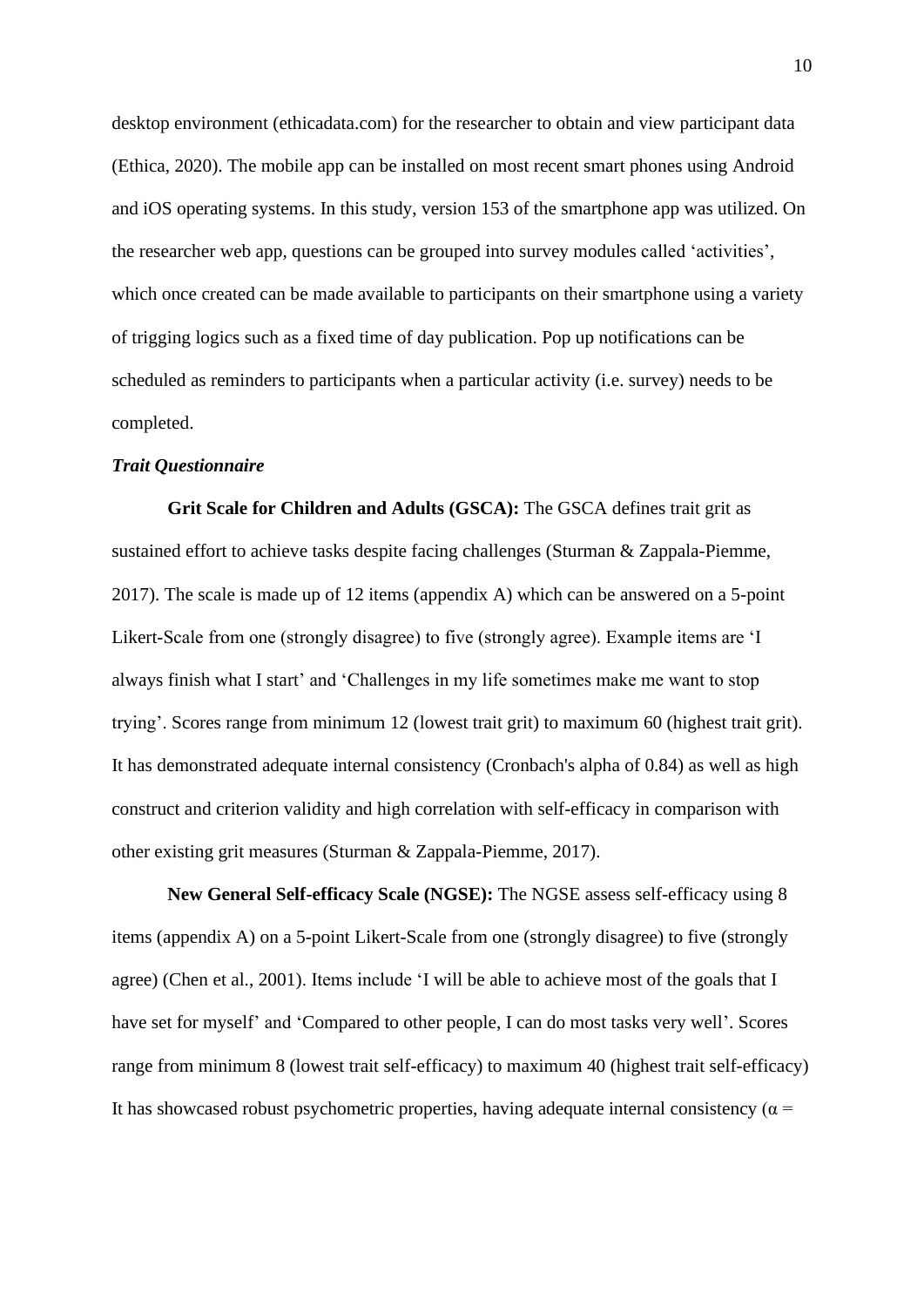0.86) and test-retest reliability ( $r = 0.90$ ) as well as relatively high content validity in comparison to other contemporary self-efficacy scales (Chen et al., 2001).

## *Daily Questionnaire*

As previously mentioned in the introduction, as far as the authors are aware, there are very few studies at this time which have operationalized grit as a state. Thus, in order to measure state grit, two trait questions from the GSCA scale were selected and modified. Similar to state grit, state self-efficacy was assessed by two statements adapted from modifying two questions from the NGSE scale. These questions were chosen based on their high factor loading and how well they could be adjusted to fit the state conceptualization of grit and self-efficacy. For both constructs, participants answered to what extent they agree with the statements on a 5-point Likert-Scale, ranging from one (strongly disagree) to five (strongly agree). Table 1 provides a full list of the state statements and their details. Table 1

| Scale       | Trait question:               | Factor  | Modified state question      | Correlation     |
|-------------|-------------------------------|---------|------------------------------|-----------------|
|             |                               | loading |                              |                 |
|             | 4. I always stick to the task | 0.70    | At the moment, I feel        | Positively      |
| <b>GSCA</b> | I am working on until it is   |         | determined to stick to my    | correlated with |
|             | complete.                     |         | current task until it's      | Grit            |
|             |                               |         | complete.                    |                 |
| <b>GSCA</b> | 10. Sometimes I don't care    | 0.74    | At the moment, I don't feel  | Negatively      |
|             | about my work as much as      |         | committed to my current task | correlated with |
|             | I should.                     |         | as much as I should.         | Grit            |

*List of statements used for state questionnaire.*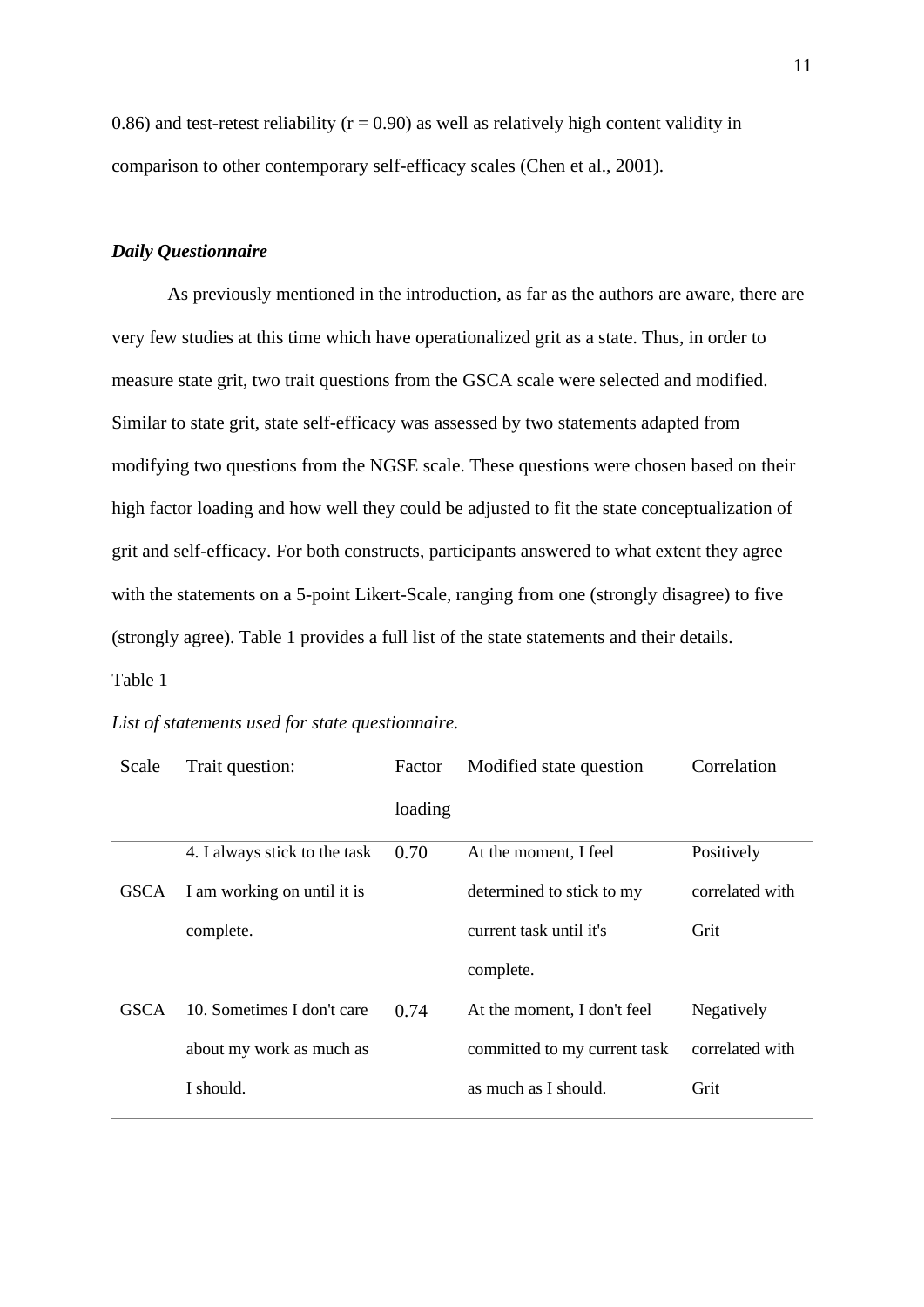| <b>NGSE</b> | 4. I believe I can succeed at | 0.69 | Right now, I believe I can     | Positively      |
|-------------|-------------------------------|------|--------------------------------|-----------------|
|             | most any endeavor to          |      | succeed in my current task, if | correlated with |
|             | which I set my mind.          |      | I set my mind to it.           | self-efficacy   |
| <b>NGSE</b> | 6. I am confident that I can  | 0.75 | Right now, I don't feel        | Negatively      |
|             | perform effectively on        |      | confident in my ability to     | correlated with |
|             | many different tasks.         |      | effectively accomplish my      | self-efficacy   |
|             |                               |      | current task.                  |                 |

*Note*. Included from left to right column a) the corresponding scale the statements are adapted from, b) the original question they are based on, c) the original question factor loading d) new statement used in state questionnaire and e) the intended correlation of the new statement with its corresponding construct.

## **Procedure**

This study took place over a period of nine days in total. The first day was reserved for participants to join the study and make sure they were ready for the upcoming days. After signing up either via SONA or directly through the researchers, participants were asked to download the Ethica application on their smartphone. They were then provided the Ethica study code and had to enter it alongside their email address to register for the study on the Ethica app. Afterwards, the first page they were provided on the Ethica was a general overview about the study and what is expected of them throughout the week (appendix B-1). All participated voluntarily joined the study and accepted an informed consent at the beginning when registering on Ethica for the first time and before starting any of the surveys (Appendix B-2)

For the first day, they were tasked to fill in the demographic survey and to make sure the notification setting on their phone allows for pop-up notification from Ethica. The importance of this functionality was clarified to the participants with brief information on how to adjust this setting on their phone based on their smartphone type (Android or iOS).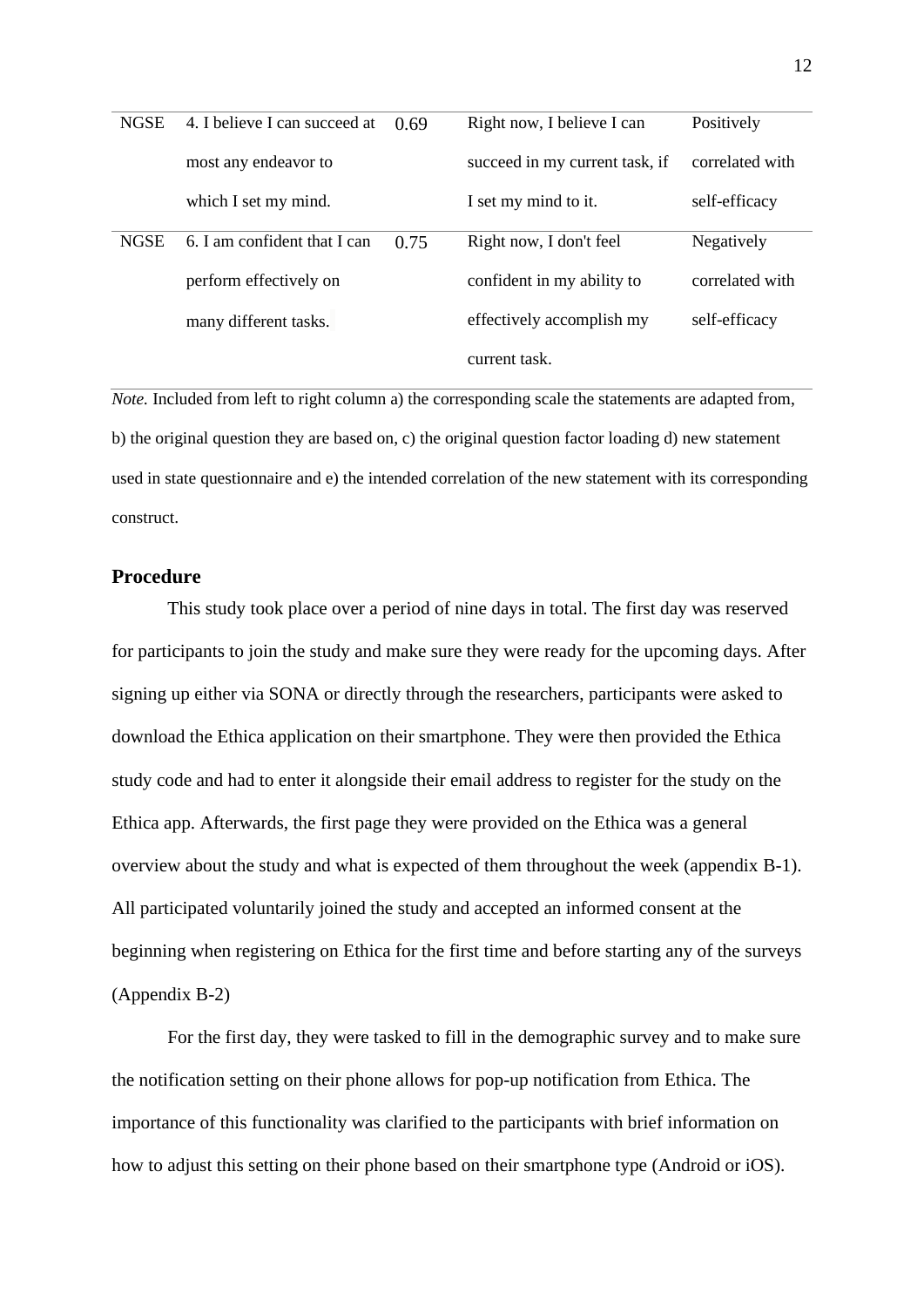Afterwards, participants were provided with the two grit and self-efficacy *trait* questionnaires. Since these two surveys measure the 'average' trait level of these concepts, administering the daily questions first could impact their overall score. Therefore, it was important to administer these questionnaires *before* the participants accessed the daily state survey. After completing the two trait questionnaires, participants were then informed that this was everything to do for the first day and then more information would be provided on the following day and they should keep an eye out for notifications from Ethica. Participants were also encouraged to report any problems with setting up the app to the researchers.

On the next day (day 2) for the next eight days (day 2-9) they were given the four state questions. For the state questionnaire, the present study grouped the four questions (two for grit and two for self-efficacy) into one survey called 'daily state survey' (appendix B-3). To answer these ESM questions, we used three timeframes per day called morning, afternoon and evening *sessions* over a period of eight days. These sessions were randomly generated between the time frame of a) 9 to 10:30, b) 14 to 16:30, and c) 20 and 21:30 daily. This random starting time was utilized in order to prevent the habituation of the participants. In order to guaranty the sequential order of the data points, the state survey would expire after the 90-minute session time window.

As an example, if a morning session was triggered at 9:30 am, participants would have until 11 am to answer the survey. This prevented the participants from filling the survey at end of the day if they had forgotten to do so at the appropriate time frame thus preserving the sequential ordering of responses. Lastly, once a session started three pop-up notifications were generated automatically every 30 minutes to announce to participants that a new survey is available and remind them a survey is waiting for completion in case they have not seen it yet (appendix B-4). A recent literature review on use of ESM on mobile devices suggest these signal contingent reminders can drastically reduce participant burden (Berkel et al., 2017).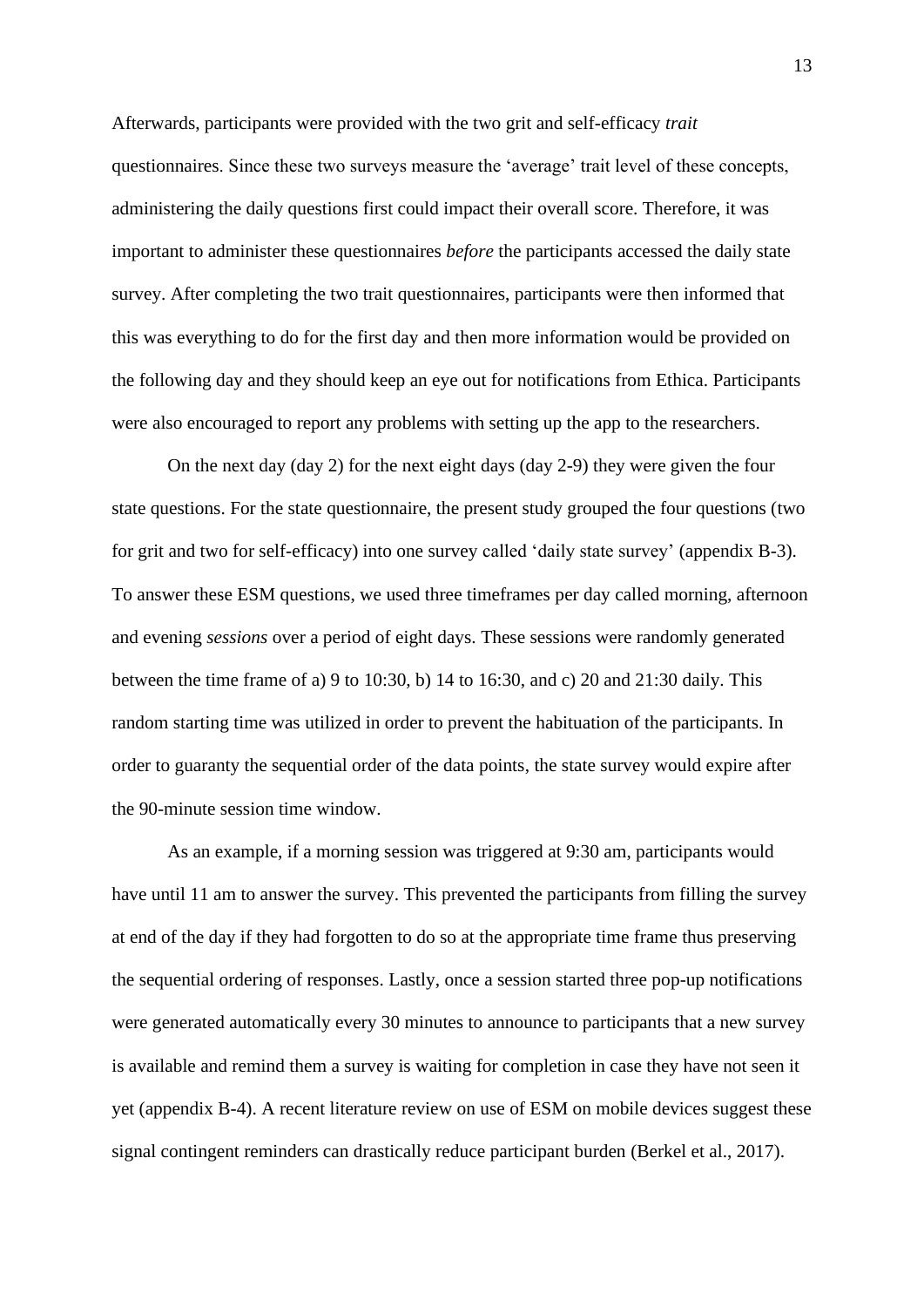While creating the study's environment in *Ethica*, each survey was repeatedly tested and adjusted on the researchers own phone to make sure the user interface is readable and to avoid unclear elements or designs. A two-day pilot study was conducted with two participants testing the functionality of the surveys, the pop-up reminder, response functions and the user interfaces. An answer had to be given to each question before going to the next one. Appreciative messages were given to participants at the end of each survey session to encourage their continual response rate and maintain participant retention. Throughout the duration of study, participant response rate was monitored. Researchers contacted those with no response for multiple consecutive days to potentially increase their participation effort and provide encouragement. On day nine, the participants were thanked for their contribution.

#### **Data analysis**

Since data has been collected at multiple points in time from a number of individuals, there is a need to disaggregate the between-person and within-person effects in one model to avoid errors of inference (Curran & Bauer, 2011). Therefore, for both self-efficacy and grit, the average person mean (PM) score per participant over the course of eight days, was calculated to allow for between-person analysis and compare the data from trait and state questionnaires. Furthermore, the state scores for self-efficacy and grit were subtracted from their respective PM score to calculate the person mean-centered score (PM-centered) for each participant; allowing for within-person analysis.

To evaluate the reliability of NGSE and GSCA trait questionnaires, Cronbach's alpha was calculated. In interpreting the alpha, as Field (2013) recommends, an alpha with value as low as .5 is deemed acceptable, with  $\alpha$  > .6 being considered good, and  $\alpha$  > .7 being excellent. This is due to the fact that these were short questionnaires with relatively few items and some items negatively phrased. For the state items, test-retest reliability analysis was used to assess the stability of responses. Additionally, to examine the validity of the state questionnaires items for self-efficacy and grit, Pearson correlation analysis was used between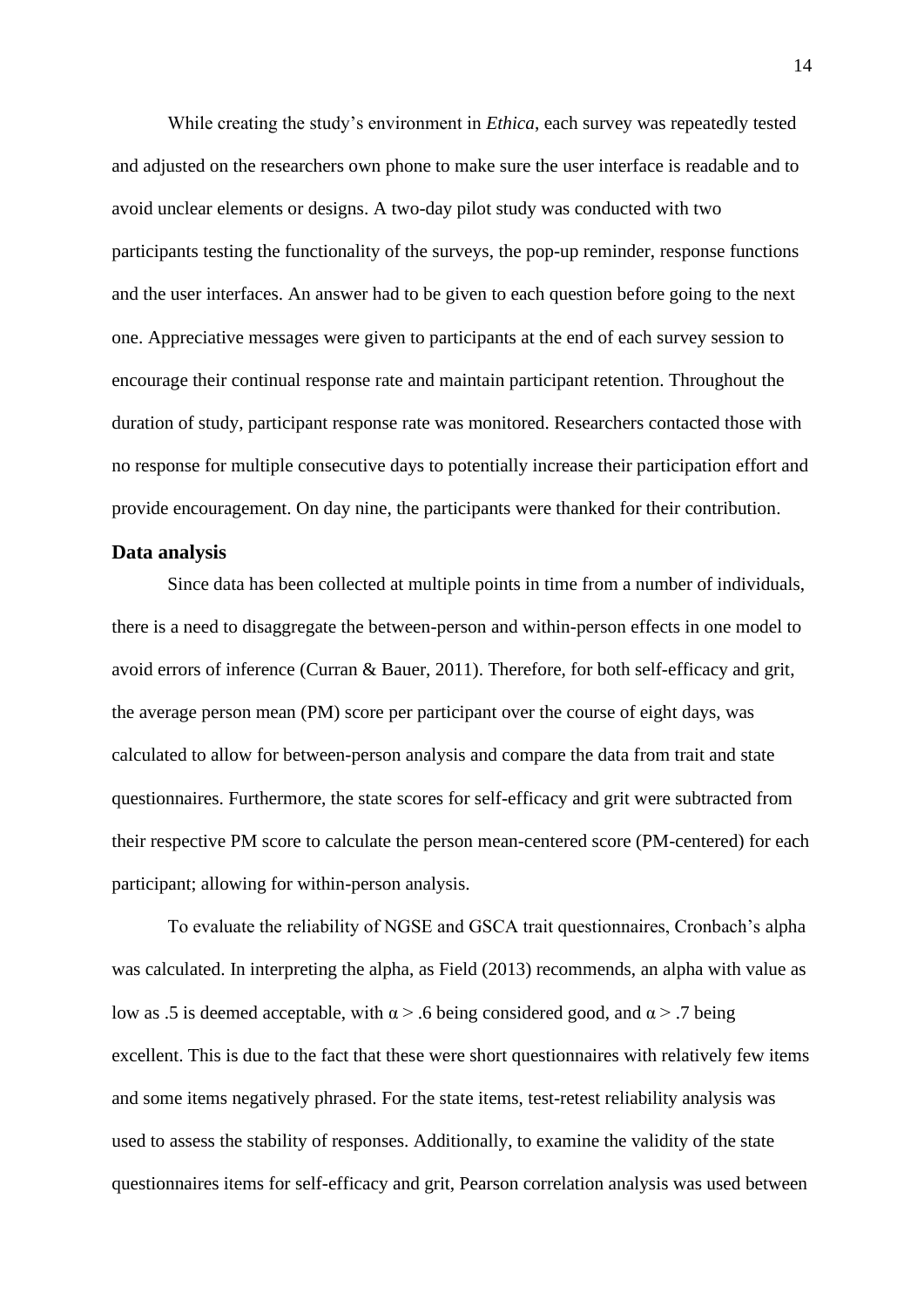a) state self-efficacy (PM) and the NGSE, b) state grit (PM) and GSCA with interpretation of correlation coefficient (r) as follows;  $r > 0.50$  suggesting a strong relation,  $r > 0.30$  a moderate relation, and  $r > 0.10$  a weak relation.

Pearson correlation was utilized to see the relationship between a) trait self-efficacy and trait grit, b) trait self-efficacy and state self-efficacy (PM) and c) trait grit and state grit (PM) and d) state grit (PM) and state self-efficacy (PM). Furthermore, linear mixed modeling (LMM) was utilized to explore the relation between state grit and state self-efficacy. To account for missing measurement points and data dependency, the LMM used an autoregressive structure with time points as covariate. Lastly, LMM was incorporated to understand whether the relation between self-efficacy and grit is a state-like (within-person) or a trait-like (between-person) association. In this analysis, state grit was set as the dependent variable while state self-efficacy PM (between-person relation) and state selfefficacy PM-centered (within-person relation) as fixed independent variables. To assist in interpreting the between and within person estimates, the variables were standardized.

IBM SPSS Statistics (version 26) was utilized to analysis the participant data exported from Ethica. Only those participants with above 50% response rate of the daily state questionnaire were included in the final analysis as this is common cut-off point among ESM studies (Conner & Lehman, 2012). Descriptive statistics were calculated for their overall demographic data (age, gender and nationality) and the mean grit and self-efficacy scores from the trait questionnaires. Microsoft Excel 2016 was used for the visual analysis.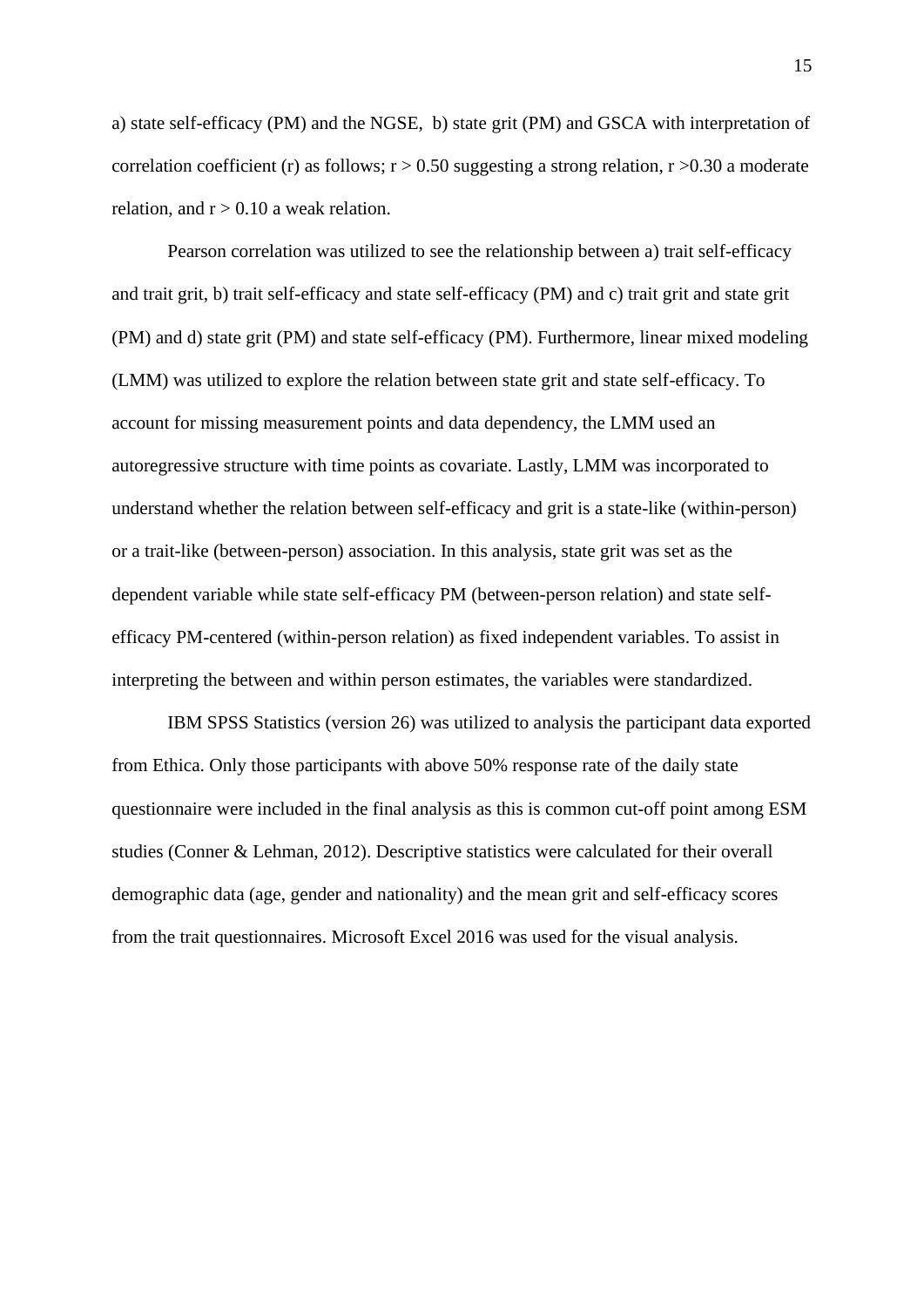## **Results**

## **Descriptive**

In total, 43 individuals signed up for the study. Out of those, 13 were excluded due to insufficient data points in the state questionnaire (below 50% response rate). Table 1 showcases the mean, minimum and maximum scores of trait self-efficacy and grit results for total of 30 participants. The average response rate was 76.94%. The Pearson correlation between the state self-efficacy (PM) and NGSE questionnaire (trait self-efficacy) results demonstrates significant yet weak positive correlation ( $r = .144$ ,  $p < .001$ ) while the state grit (PM) and GSCA (trait grit) show significant, moderate positive correlation ( $r = .405$ ,  $p < .001$ ). When assessing the reliability of the trait questionnaires, NGSE shows good reliability ( $α= .689$ ) and the GSCA shows excellent reliability ( $α= .764$ ). Lastly, the state grit items showed excellent reliability ( $\alpha$ = .838, p< .001) while state self-efficacy items showed good reliability ( $\alpha$ = .688 p<.001)

#### **Table 1**

| Variables                      | Minimum (scale | Maximum (scale | M     | <b>SD</b> |
|--------------------------------|----------------|----------------|-------|-----------|
|                                | minimum)       | maximum)       |       |           |
| GSCA (trait grit)              | 21(12)         | 51(60)         | 37.57 | 6.37      |
| NGSE (trait self-<br>efficacy) | 20(8)          | 36(40)         | 30.73 | 3.38      |
| $N=30$                         |                |                |       |           |

*Means (M), Minimum, Maximum Scores and Standard Deviations (SD) of Trait Self-efficacy and Trait grit.*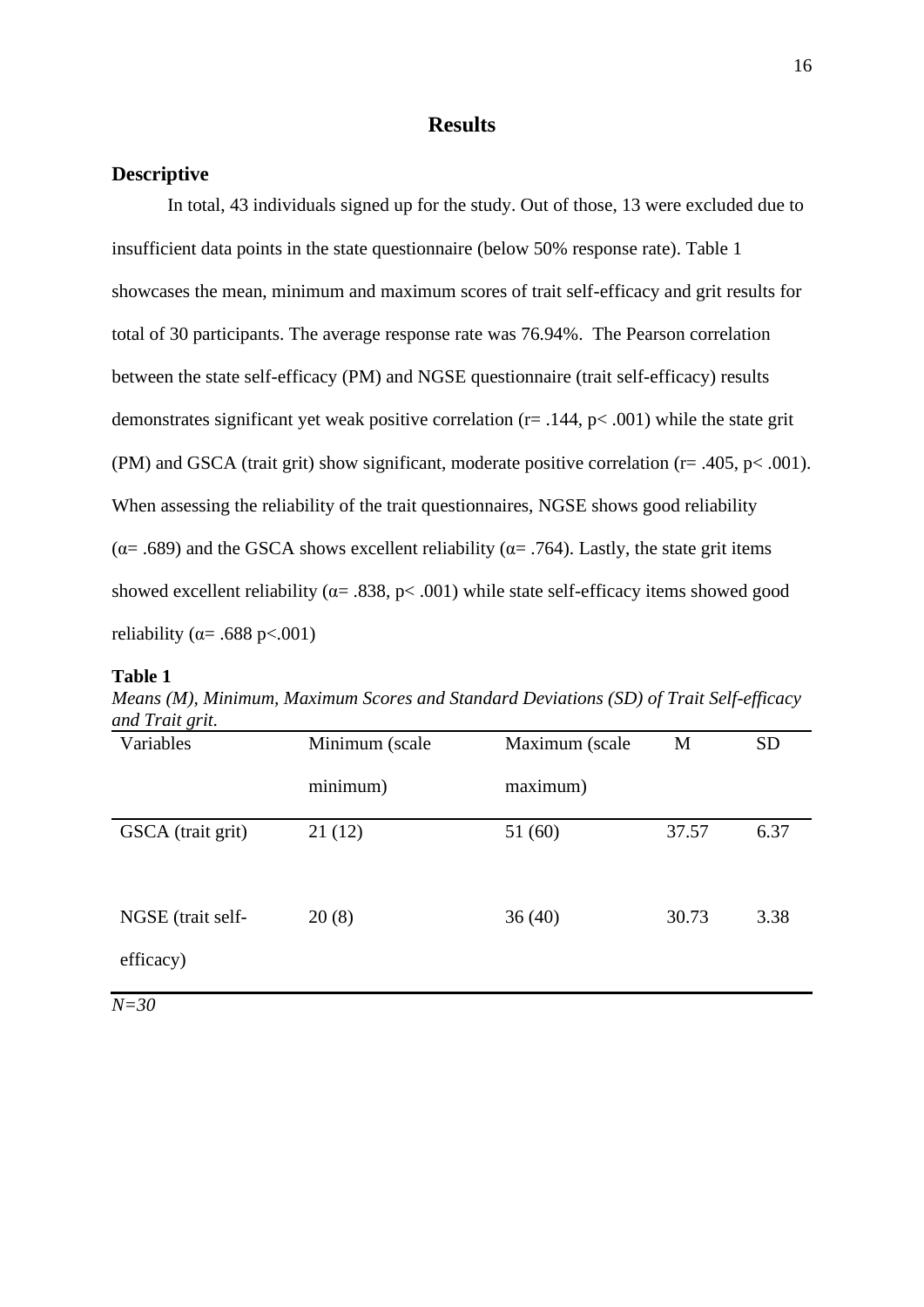#### **Associations between self-efficacy and grit**

As expected, Pearson correlation analysis indicates a significant, moderate to strong positive correlation between trait self-efficacy and trait grit (r= .499, p< .001). Meaning those who score high on trait self-efficacy tend to score high on trait grit. These results seem to hold true for state self-efficacy (PM) and state grit (PM) as well (r= .536, p< .001). Figure 1 provides a visual comparison between participants for each of their trait and state measures. As can be seen in the figure, within the participants the difference between the four measures tends to be very minimal, with scores being relatively stable and consistent as can be seen in participant 6, 12, 13, 23 and 26. The difference between the participants were relatively minor as well, with most demonstrating average to high scores on all four measures. A notable exception is participant 2 who shows low state and trait grit relative to their high state and trait self-efficacy.

#### **Figure 1**

*Visual representation of mean scores for trait grit (light orange), state grit PM (dark orange), trait self-efficacy (light blue) and state self-efficacy PM (dark blue) for each participant.*



Furthermore, the result of LMM analysis indicate that state grit depends more on trait self-efficacy (i.e. between-person PM) ( $\beta_{pm}$  =0.77, SE=0.13, p<0.001) and less on state selfefficacy (within-person PM-centred) ( $\beta_{\text{pmc}}$  =0.48, SE=0.05, p<0.001). Since the estimate of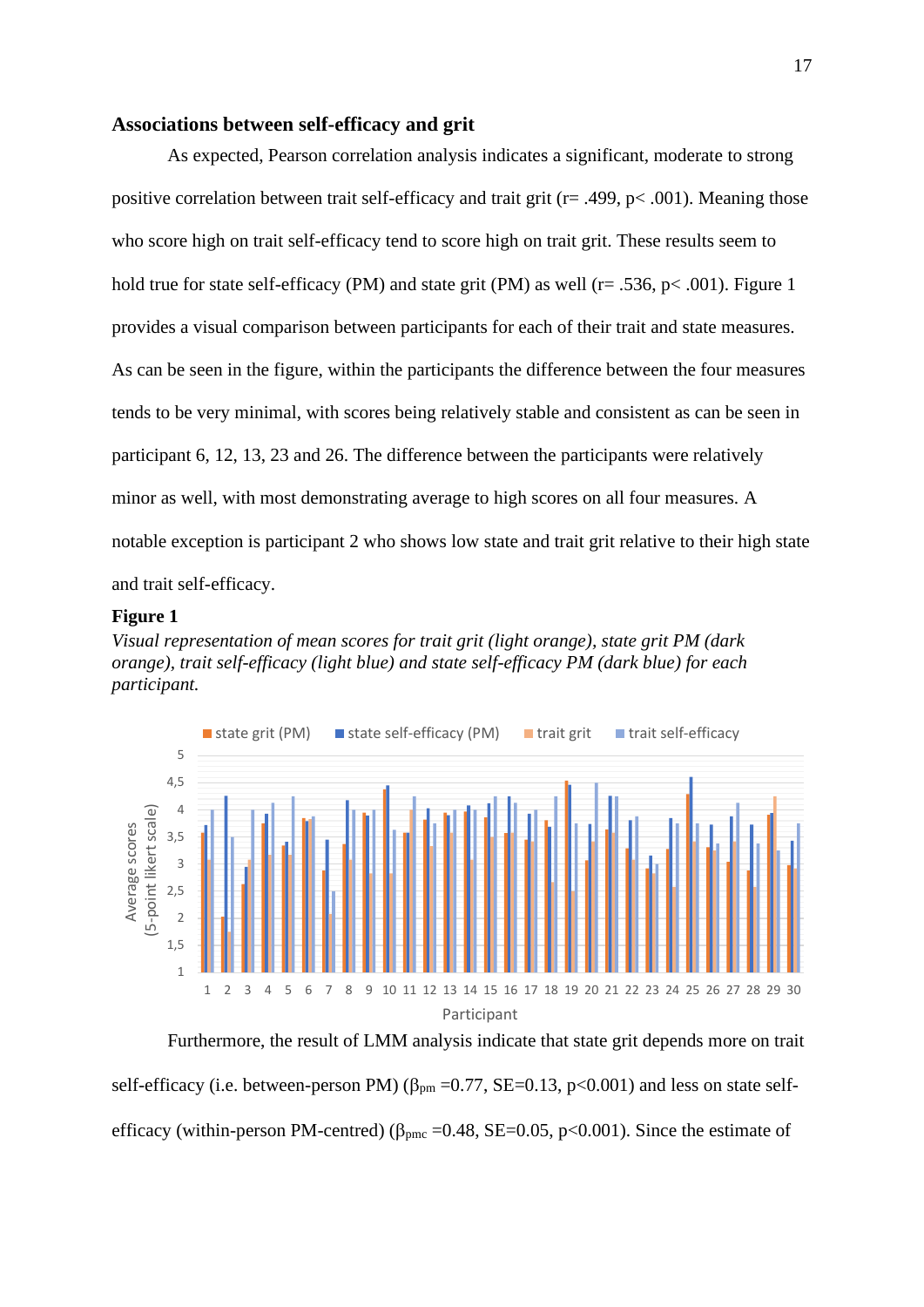PMC is outside the 95% confidence interval  $(\pm 1.96 \text{ SE})$  of the PM estimate, the betweenperson association is significantly stronger.

#### **Individual case analysis**

In order to obtain a more precise picture of participants' daily state grit and selfefficacy over time, a number of participants with representative scores were selected as examples for a further examination on the individual level. First example, participant 2, has the lowest trait grit (1.75) and state grit (2.0) among all the participants. In contrast, their average state self-efficacy (4.26) is one of the highest among all participants and their trait self-efficacy (3.5) is above average as well (Figure 1). The pattern of the participant's state self-efficacy and grit scores over time can be seen in Figure 2. The two lines show some variations at beginning and end of the study yet seem stable over the course of the week. The changing patterns of self-efficacy and grit seem similar over time as most of the curves shift in parallel in the same direction. The magnitude of change appears to be somewhat more pronounced in self-efficacy than in grit. Even though their grit and self-efficacy levels are quite different, the two constructs show a clear pattern of positive relation with each other.

#### **Figure 2**





*Note.* The measurement numbers without points (circles) such as number 10, 11 and 12 showcases sessions with missing data. The participant did not fill the survey during those sessions.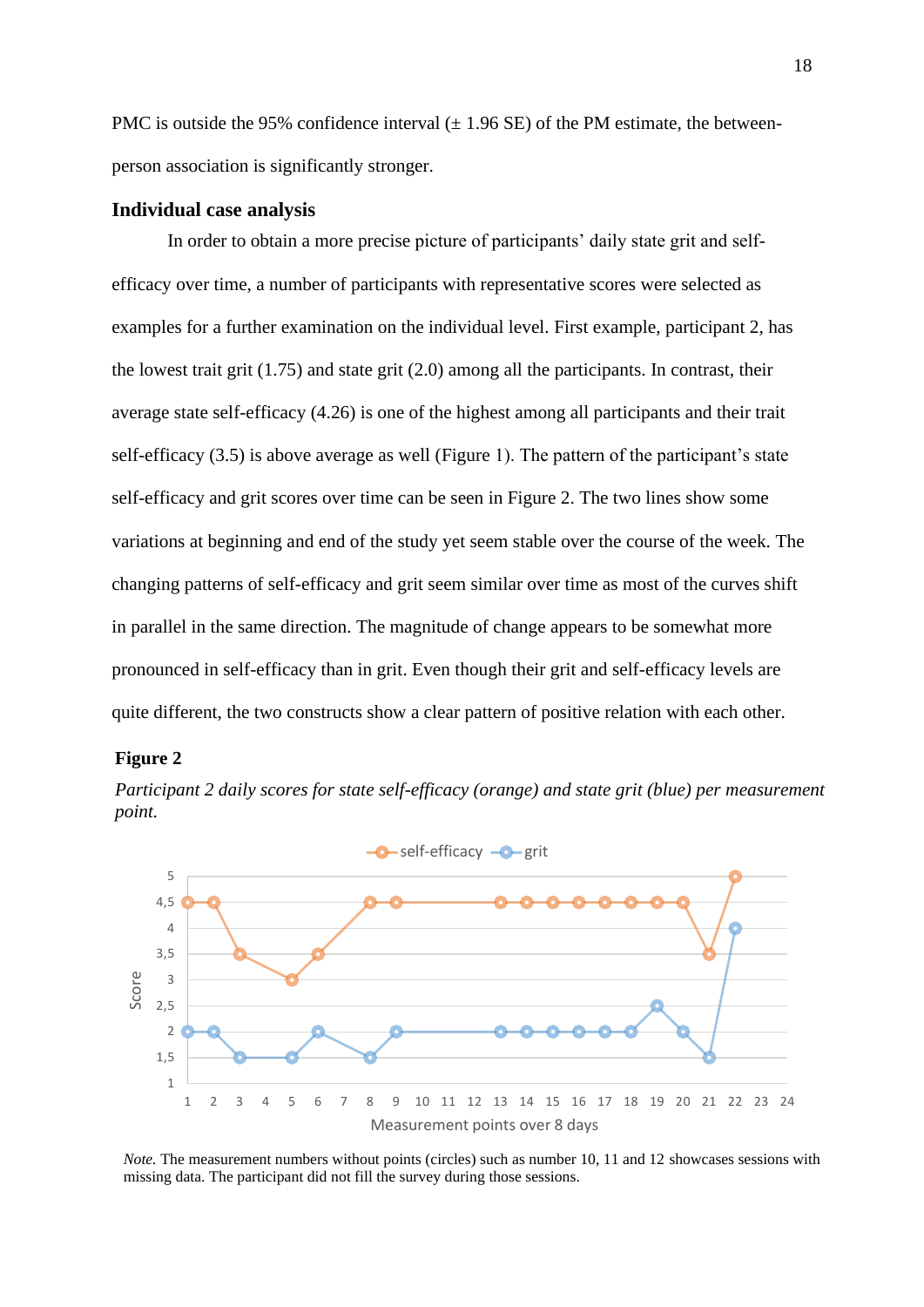The second example, participant 23, has very similar values for all four variables and sits at average levels for all of them; with a trait grit score of 2.83, average state grit of 2.92, trait self-efficacy of 3, and average state self-efficacy of 3.16 (figure 1). Their daily state patterns can be seen in Figure 3. Similar to the previous participant, the fluctuations of selfefficacy and grit have quite a bit of overlap and they shift over time parallel to each other in the same direction. For this participant, the magnitude of change is more pronounced particularly for self-efficacy as it starts the week quite high then drops very low midway at point 11 and continues to have large fluctuations for the rest of the week. Despite this more fluctuating pattern of change, both constructs appear to have clear positive association with each other similar to the previous participant.

#### **Figure 3**







Lastly, participant 7, showcases patterns unlike the previous two examples. They possess low trait grit (2.08), average level state grit (2.88), below average trait self-efficacy (2.5), and above average state self-efficacy (3.45) (figure 1). Their daily state patterns are shown in Figure 4. Both grit and self-efficacy fluctuate throughout the week and seem to not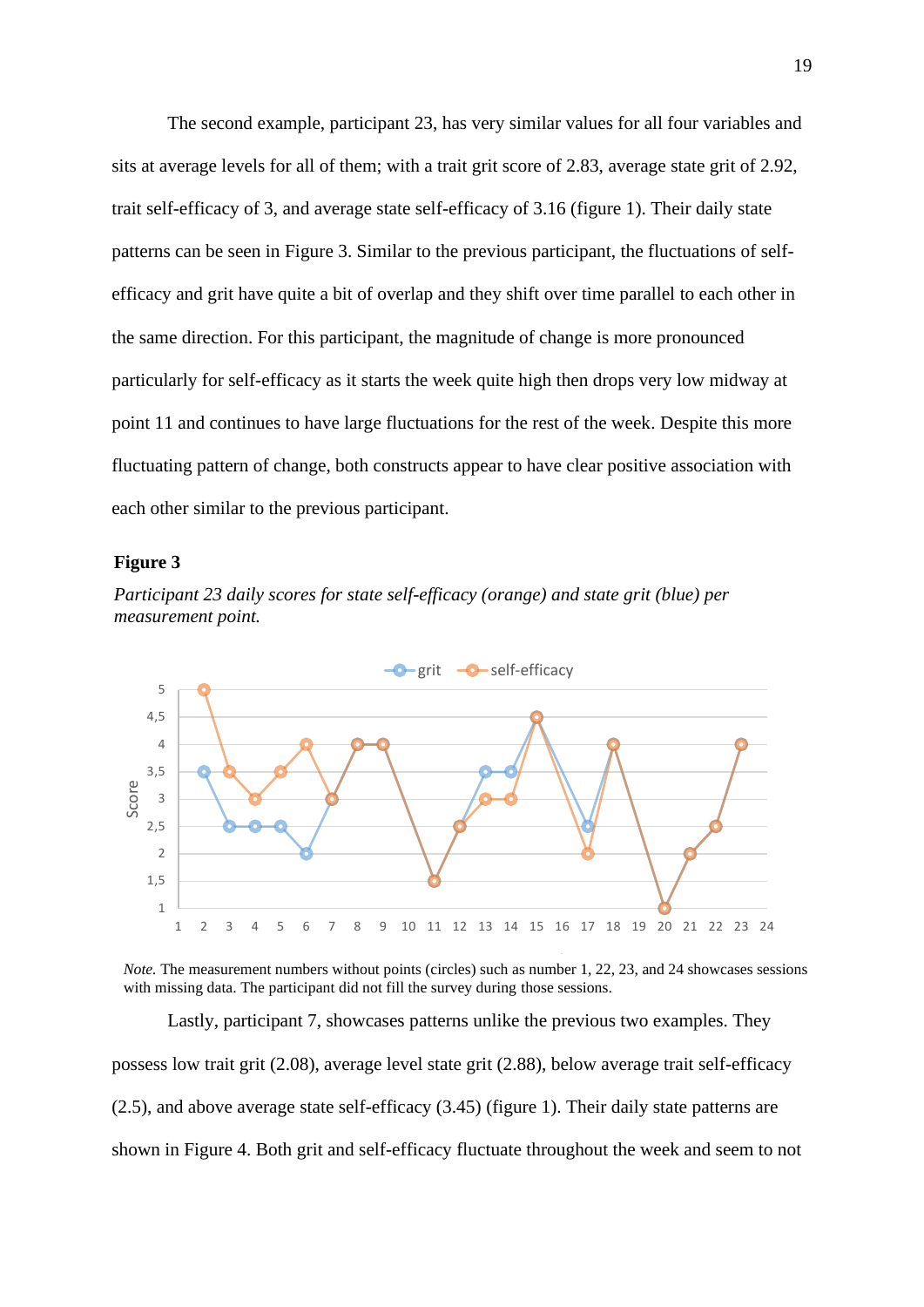possess a stable, consistent pattern. Additionally, at particular points (3 to 5 and 12 to 16) they seem to possess a negative relation, with self-efficacy going up as grit goes down and vice versa. However, for the rest of the time points they demonstrate more or less the same parallel shifts as per previous examples.

## **Figure 4**

*Participant 7 daily scores for state self-efficacy (orange) and state grit (blue) per measurement point.*



*Note.* The measurement numbers without points (circles) such as number 1, 9, 10, 16, and 19 showcases sessions with missing data. The participant did not fill the survey during those sessions.

Overall, the three individual examples suggest that there is a discernible positive

relationship pattern between state grit and self-efficacy despite varying levels of each construct or

the magnitude of their fluctuations throughout the week.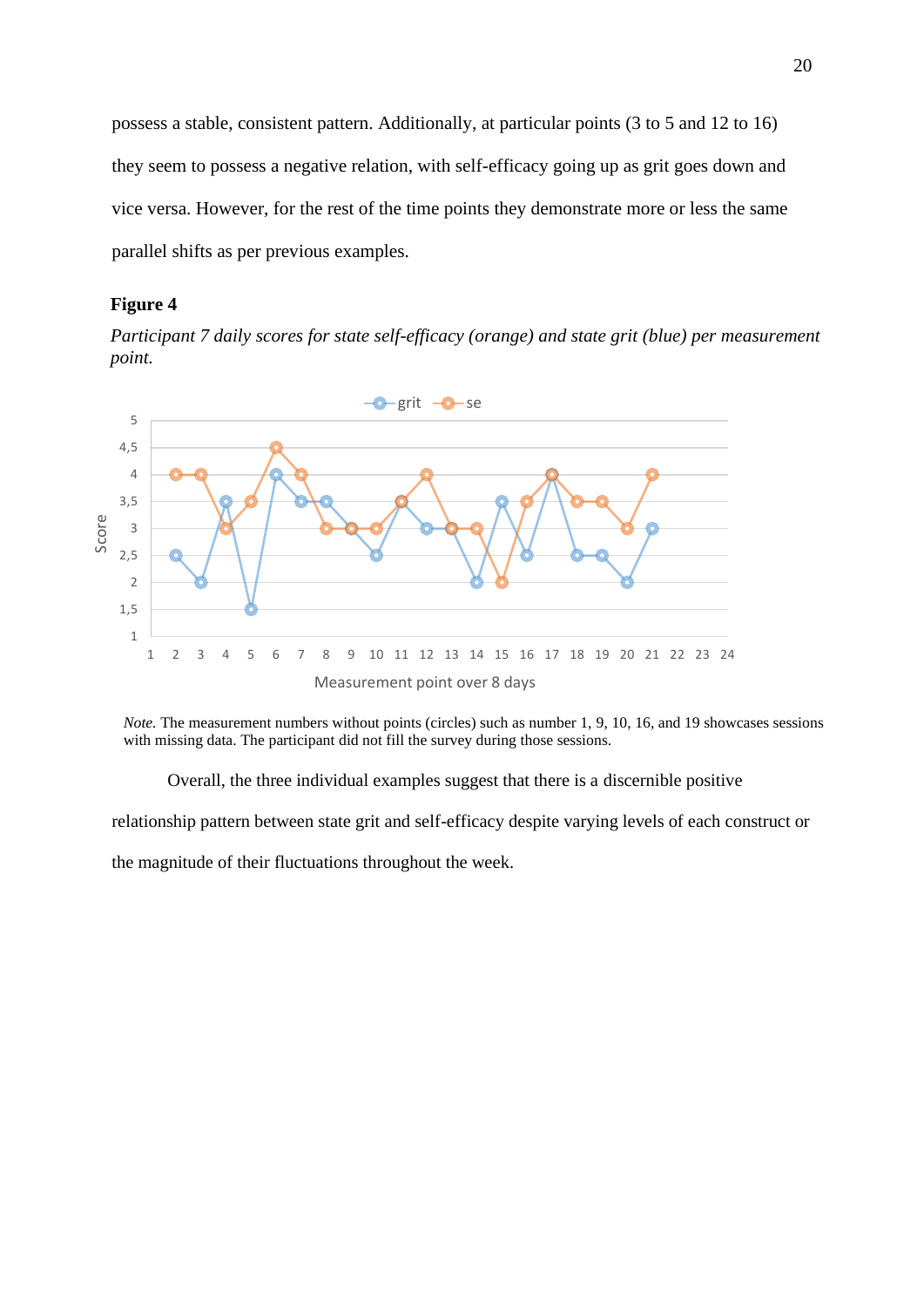## **Discussion**

The purpose of this study was to gain a better understanding of the association between an individual's grit and self-efficacy on a momentary basis (state-level) and to see whether this relation is reflected at a person's general characteristic (trait-level). Overall, the current study's results are consistent with previous research on trait grit and self-efficacy and support the hypothesis that these two constructs are strongly positively associated on a trait level. In line with our expectations, the results indicate that trait grit is positively related to its state counterpart as well; meaning that those having high levels of trait grit will naturally showcase high levels of average state grit. For trait and state self-efficacy a similar yet weaker connection was found. On a state level, results show strong positive relation between grit and self-efficacy, rejecting our hypothesis of being negatively associated on the state level. Furthermore, our findings suggest state grit has a significantly stronger between-person association with self-efficacy than within-person; meaning state grit depends on trait-level self-efficacy more so than on state-level self-efficacy.

#### **Interpretation and similarity of result with previous studies**

In regards to relation between trait and state self-efficacy, our findings are consistent with Chen et al., (2001) theoretical formulation of general self-efficacy; providing a weak yet significant empirical support for their idea of trait self-efficacy's positive relation to the motivational (state) self-efficacy traditionally defined by most researchers (Gist & Mitchell, 1992).

On a trait level, the results of the current study are in line with previous research on grit and self-efficacy's association suggesting people who on average, perceive themselves as capable in performing any given task (i.e. high general self-efficacy) tend to demonstrate persistence effort to achieve their task (i.e. high trait grit) as well. These findings have potential implications for interventions. For example, by enhancing the general level of one's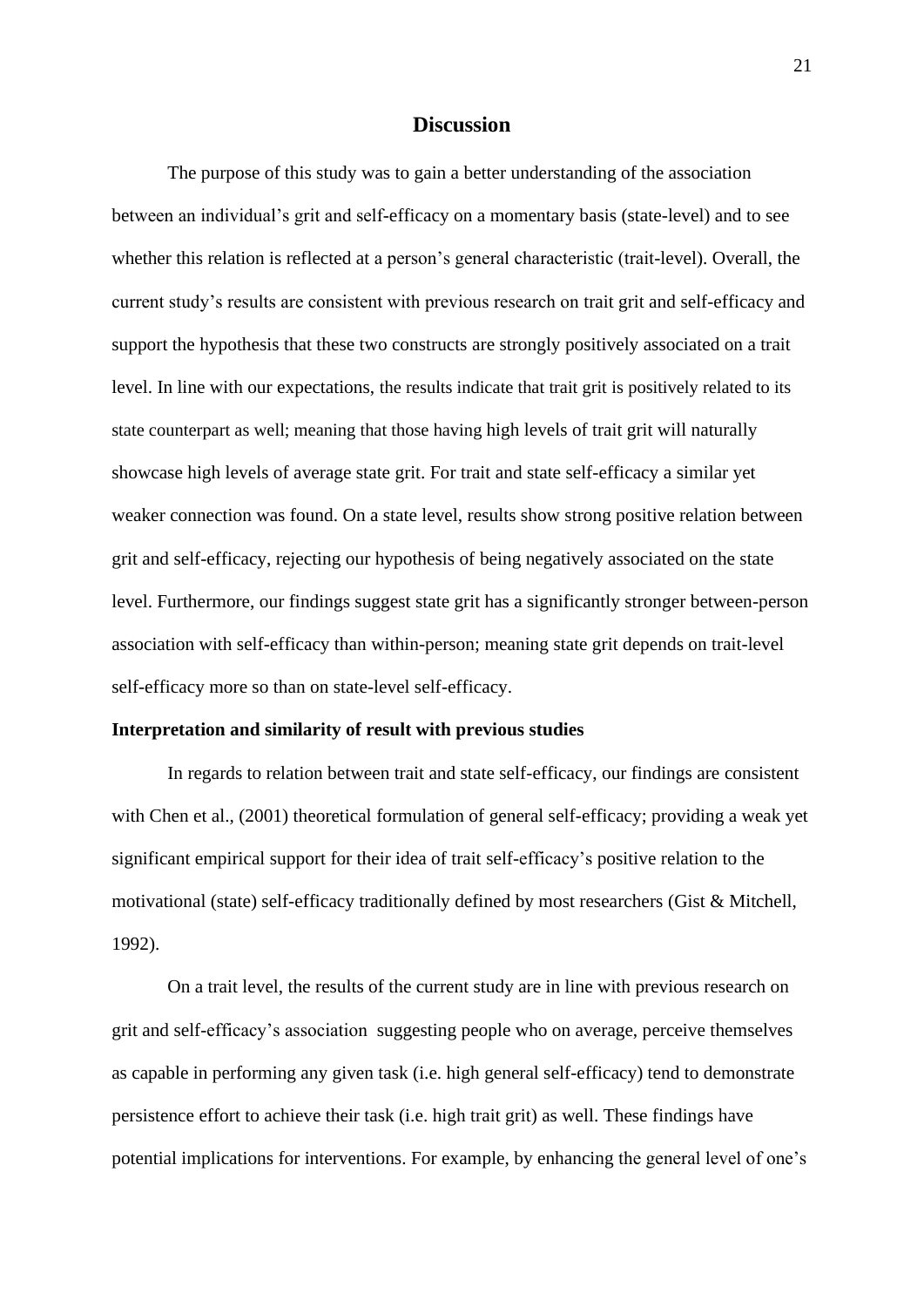self-efficacy using well established self-efficacy exercises, one's level of trait grit can possibly increase as well, which as Guerrero et al. (2016) has suggested in his study could potentially help reduce risky behavior such as substance abuse among adolescents.

On a state level, our results hint to a comparable, significant positive association between these two constructs on a momentary basis. In other words, a person actually shows high levels of state grit in real-time experience when their in moment self-efficacy is also high. These results were not in line with our hypothesis. Since it seems the relation between these two constructs on trait level is closely reflected on the state level, previous research implications that explored how these two constructs as traits jointly predict academic success (Wolters & Hussain, 2015) could hold true as states.

Lastly, when we investigated whether in moment grit is more closely associated with state-like (within-person) or a trait-like (between-person) self-efficacy, the LMM analysis suggested the between-person association is significantly stronger. This is somewhat still in line with our initial assumptions of association between state grit and self-efficacy. Instead of the correlation being negative, it is positive yet less strong than the association with trait selfefficacy. Furthermore, An interpretation of this finding is that if a person generally perceives themselves competent (high trait self-efficacy), they would be more persistent in facing a challenging situation at a given time point (state grit) despite not feeling up to the task at that particular point in time (state self-efficacy). This lends support to Usher (2019) claim that a person's self-efficacy is a mediating factor between grit and school performance. Since it can be argued that a student possessing an overall high self-efficacy will be able to persevere in difficult daily school challenges.

#### **Strengths, limitations and future direction**

One of the main strengths of this study, is its analysis of the same construct on a state and trait level. To the best of author's knowledge, this is one of the first studies that looks at

22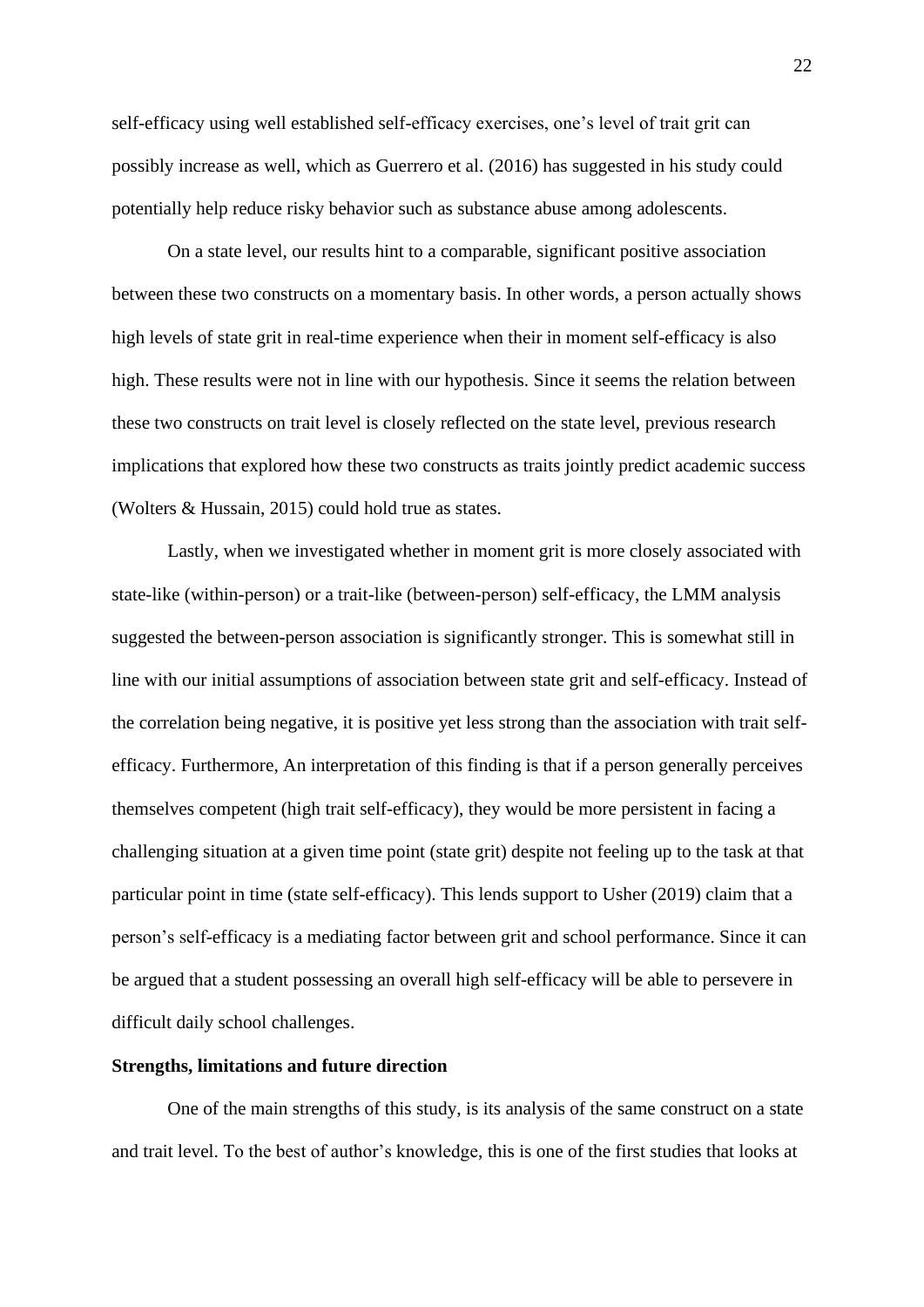grit from a state perspective and compares its relation with its trait counterpart. Our results indicated a moderate positive association between these two levels of grit. Since trait grit has been suggested as a performance predicting factor for tests in academic settings (Sturman & Zappala-Piemme, 2017), it would be interesting to explore if the same holds true for statelevel grit. This is particularly relevant as some studies have questioned the validity of trait level grit as a construct (Credé et al., 2017) and some like Muenks et al., (2017) were not able to predict academic test scores for individual students using trait-level grit. As our individual visual analysis of grit over time suggest, a student's grit can change drastically between the time the measurement test is taken and the time which the student will conduct their academic test. Our findings suggest that the inconsistent reports of previous studies could be addressed by measuring grit on a state level since on this level, the variance of this construct throughout time is taken into account. Future studies could for example test a student's in moment grit before conducting an academic test and see if it could predict the results more accurately. Additionally, since the items used to measure state grit were adopted from GSCA scale demonstrated good reliability, the rest of the items in this scale could be utilized in creating a new state grit questionnaire.

Secondly, another major consideration for future investigation is inclusion of situational context. As mentioned in the introduction, Schmidt et al., (2019) highlighted the importance of conceptualizing grit at a domain specific level and how it has a higher predictive power than general trait grit. As Datu et al., (2017) have argued, these different contexts could have varying effects on both general and moment to moment levels of grit of an individual. Perhaps students demonstrate different in moment self-efficacy or grit when faced with a particular type of situation such as a stressful study environment or being in an academic test than moments where they do not particularly feel challenged. That is why for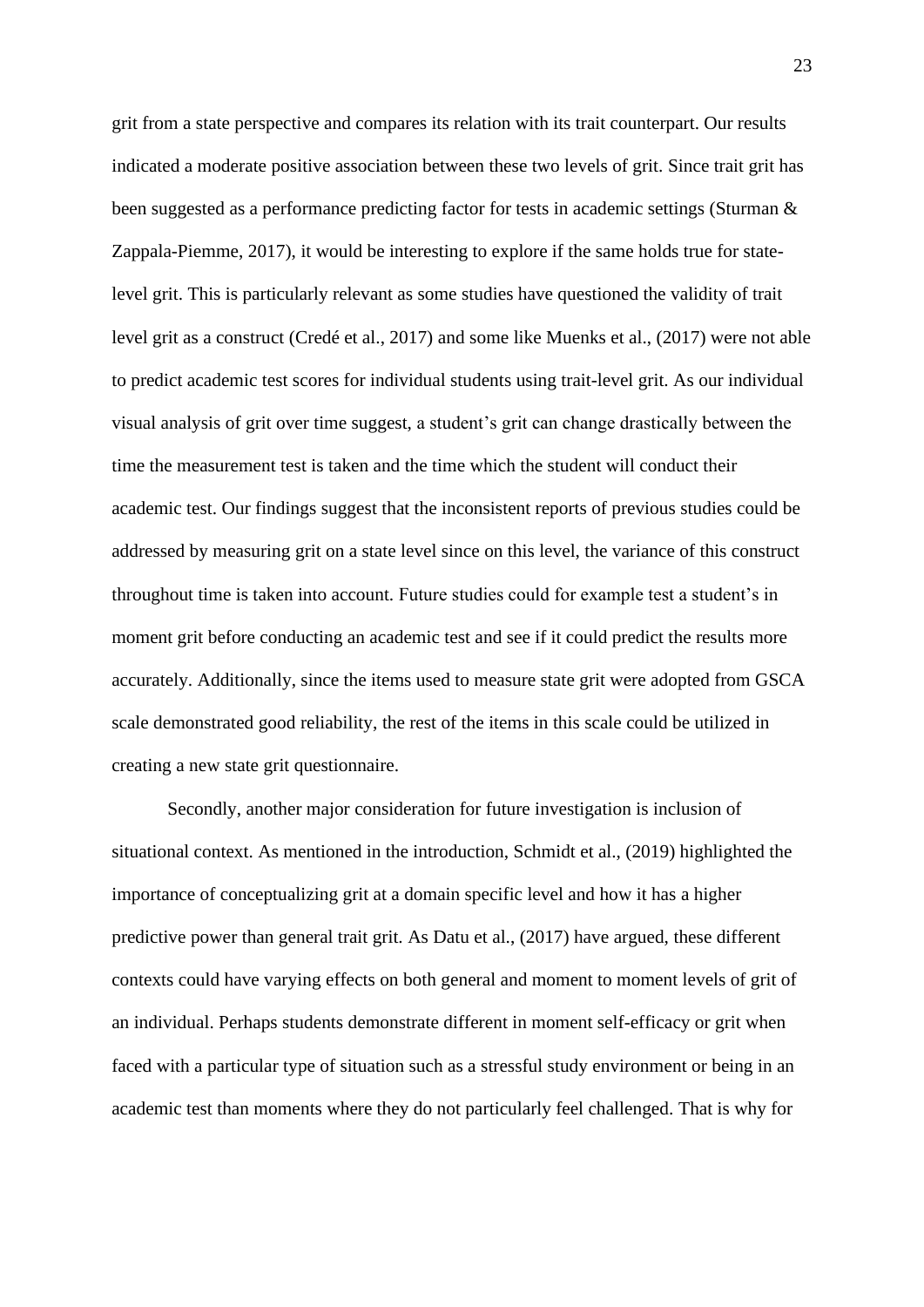future studies it is recommended to include additional categorical context variables such as the presence or absence of social, study or personal stressors.

Thirdly, a major strength of this study was the usage of experience sampling method (ESM) as a way to measure momentary self-efficacy and grit, providing high ecological validity to our results (Van Berkel et al., 2017). However, a few technical problems with the ESM survey platform Ethica that arose during the study could have affected this validity. Some participants reported issues with receiving notifications for daily questionnaire and some received fewer (or sometimes more) than three sessions per day to fill in. A few participants also had less than eight days of study duration due to mismanagement of setting the duration of study properly by the researchers. These technical hurdles could be the reason for 13 individuals having insufficient data points (below 50% response rate) out of the total 43 participants who signed up for the study. Unfortunately, due to untimely deletion of these participant data and inability to recover these excluded data points, we could not investigate whether the above assumptions were the reason for this missing entry rate or some other systematic pattern was the underlying cause.

In addition, a major limitation of this study deals with generalizability. Almost all of the participants were students within a limited age range and by extension socio-economic statues (SES). Usher et al., (2019) found significantly different grit and self-efficacy results when comparing the scores of students from contrasting SES backgrounds. Therefore, future research should include a more diverse range of participants and take into account their particular cultural and economic background in the analysis of relations between the different constructs. Lastly, it would be useful for further research to consider a longer time frame for the daily questionnaire. A duration of 2 to 3 weeks is most commonly advised as a balance between participant retention and capturing sufficient measurement points for detailed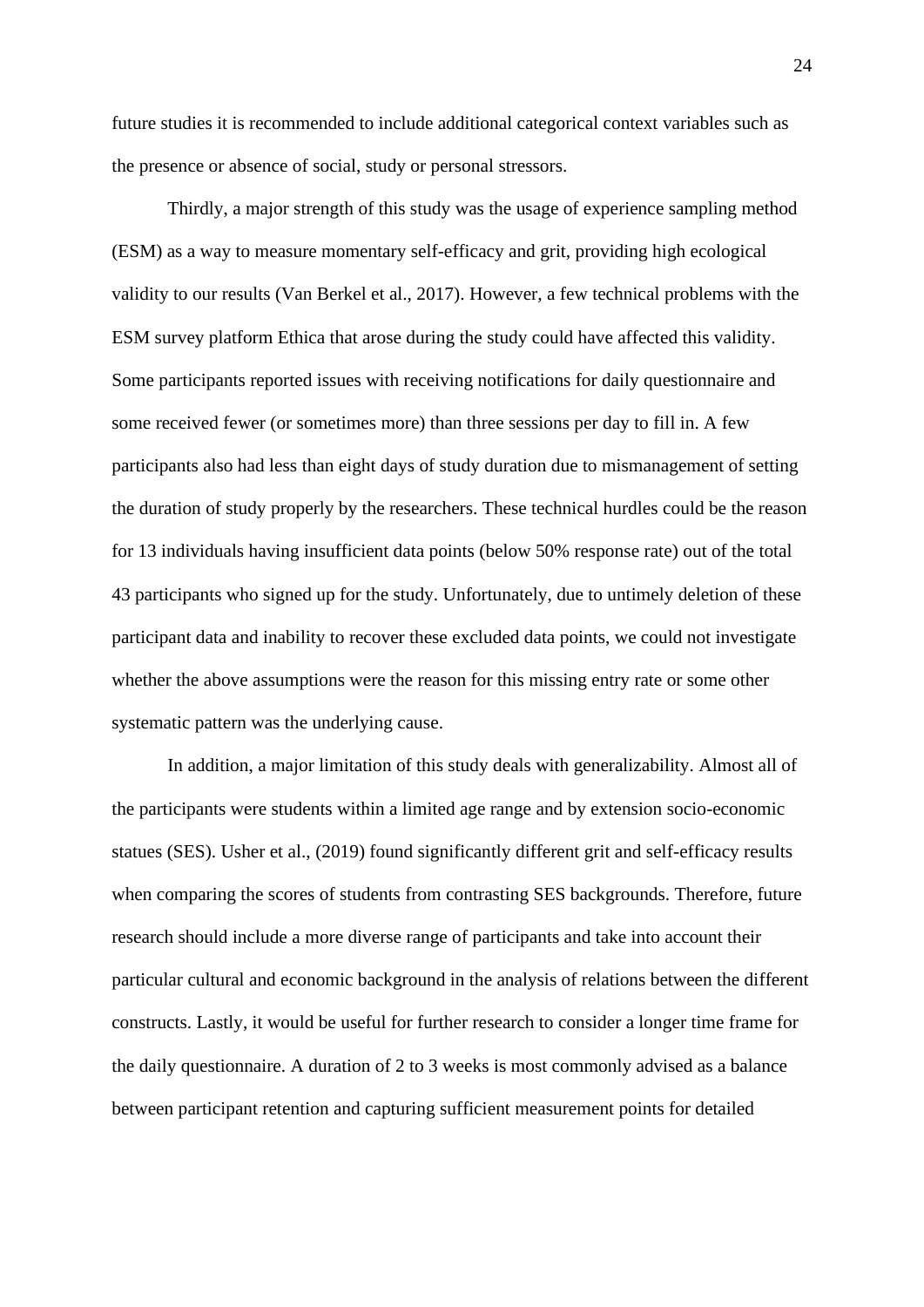analysis of relation between variables; particularly if a specific context that occurs regularly is taken into account as well (Van Berkel et al., 2017).

In conclusion, the current study can be considered a preliminary step to fill the knowledge gap in investigated the association between grit and self-efficacy on a state-level. We observed that relation between these two constructs on state and trait level is quite similar and at a given point in time, the grit score is more dependent on an individual's average selfefficacy. Following with Usher (2019) advice, it is recommended that teachers target students' self-efficacy conception and try to bring its average level up to enhance performance as opposed to motivating them on a momentary basis (i.e. enhancing their state grit).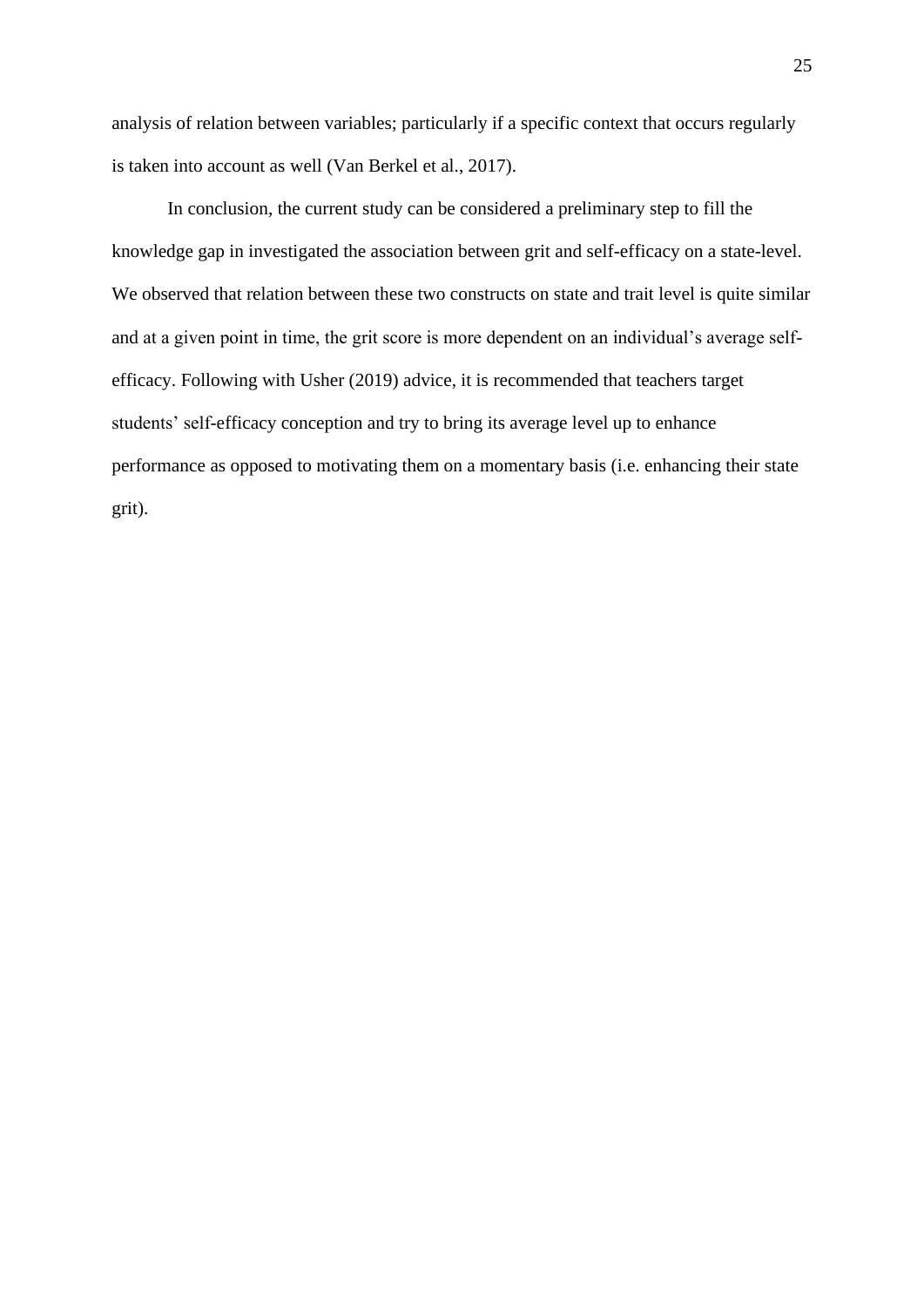## **References**

- Bandura, A. (2001). Social Cognitive Theory: An Agentic Perspective. *Annual Review of Psychology*, *52*(1), 1–26. https://doi.org/10.1146/annurev.psych.52.1.1
- Berkel, N. Van, Ferreira, D., & Kostakos, V. (2017). The Experience Sampling Method on Mobile Devices. *ACM Computing Surveys*, *50*(6), 1–40. https://doi.org/10.1145/3123988
- Bowman, N. A., Hill, P. L., Denson, N., & Bronkema, R. (2015). Keep on Truckin' or Stay the Course? Exploring Grit Dimensions as Differential Predictors of Educational Achievement, Satisfaction, and Intentions. *Social Psychological and Personality Science*, *6*(6), 639–645. https://doi.org/10.1177/1948550615574300
- Burkhart, R. A., Tholey, R. M., Guinto, D., Yeo, C. J., & Chojnacki, K. A. (2014). Grit: A marker of residents at risk for attrition? *Surgery (United States)*, *155*(6), 1014–1022. https://doi.org/10.1016/j.surg.2014.01.015
- Chemers, M. M., Hu, L. T., & Garcia, B. F. (2001). Academic self-efficacy and first-year college student performance and adjustment. *Journal of Educational Psychology*, *93*(1), 55–64. https://doi.org/10.1037/0022-0663.93.1.55
- Chen, G., Gully, S. M., & Eden, D. (2001). Validation of a New General Self-Efficacy Scale. *Organizational Research Methods*, *4*(1), 62–83.

https://doi.org/10.1177/109442810141004

- Conner, T. S., & Lehman, B. J. (2012). Launching a study in daily life. In *Handbook of research methods for studying daily life* (pp. 89–105). EBSCO Publishing.
- Credé, M., Tynan, M. C., & Harms, P. D. (2017). Much ado about grit: A meta-analytic synthesis of the grit literature. *Journal of Personality and Social Psychology*, *113*(3), 492–511. https://doi.org/10.1037/pspp0000102

Curran, P. J., & Bauer, D. J. (2011). The Disaggregation of Within-Person and Between-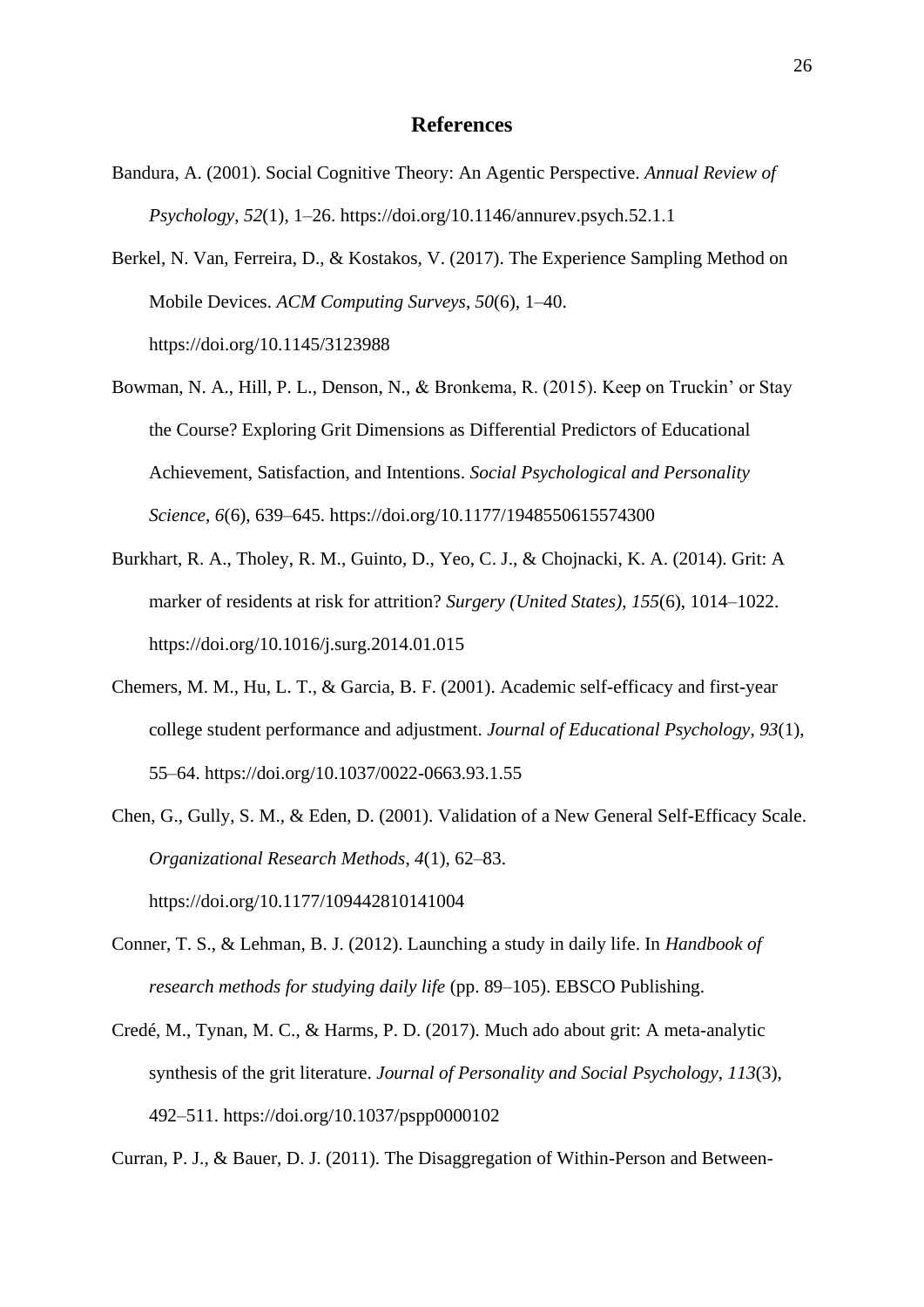Person Effects in Longitudinal Models of Change. *Annual Review of Psychology*, *62*(1), 583–619. https://doi.org/10.1146/annurev.psych.093008.100356

Datu, J. A. D., Yuen, M., & Chen, G. (2017). Development and validation of the Triarchic Model of Grit Scale (TMGS): Evidence from Filipino undergraduate students. *Personality and Individual Differences*, *114*, 198–205. https://doi.org/10.1016/j.paid.2017.04.012

Duckworth, A. L. (2016). *Grit : the power of passion and perseverance* (first). Scribner.

- Duckworth, A. L., Peterson, C., Matthews, M. D., & Kelly, D. R. (2007). Grit: Perseverance and Passion for Long-Term Goals. *Journal of Personality and Social Psychology*, *92*(6), 1087–1101. https://doi.org/10.1037/0022-3514.92.6.1087
- Ericsson, A. (2016). *Peak : secrets from the new science of expertise*. Houghton Mifflin Harcourt.
- Ethica. (2020). *About Ethica Data*. https://ethicadata.com/about/
- Feldman, D. B., & Kubota, M. (2015). Hope, self-efficacy, optimism, and academic achievement: Distinguishing constructs and levels of specificity in predicting college grade-point average. *Learning and Individual Differences*, *37*, 210–216. https://doi.org/10.1016/j.lindif.2014.11.022
- Field, A. (2013). *Discovering Statistics Using IBM SPSS Statistics* (Fourth edi). SAGE Publications.
- Gist, M. E., & Mitchell, T. R. (1992). Self-Efficacy: A Theoretical Analysis of Its Determinants and Malleability. *The Academy of Management Review*, *17*(2), 183. https://doi.org/10.2307/258770
- Guerrero, L. R., Dudovitz, R., Chung, P. J., Dosanjh, K. K., & Wong, M. D. (2016). Grit: A Potential Protective Factor Against Substance Use and Other Risk Behaviors Among Latino Adolescents. *Academic Pediatrics*, *16*(3), 275–281.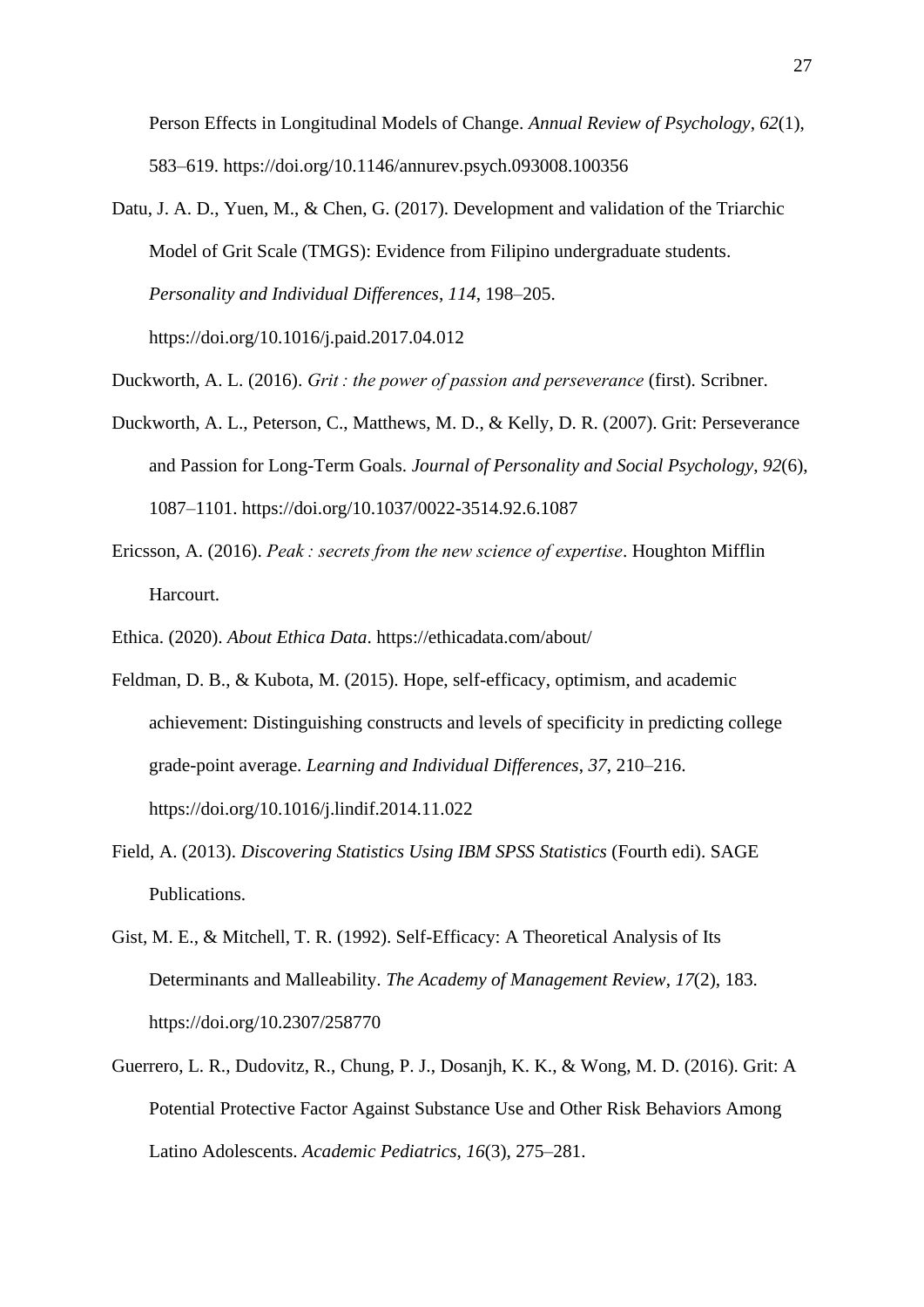https://doi.org/10.1016/j.acap.2015.12.016

- Janzen, D. S., Chang, R., & Chen, J. (2019). Development of mobile applications to study engineering students' patterns of learning. *Proceedings - Frontiers in Education Conference, FIE*, *2019*-*October*. https://doi.org/10.1109/FIE43999.2019.9028551
- Kleiman, E. M., Adams, L. M., Kashdan, T. B., & Riskind, J. H. (2013). Gratitude and grit indirectly reduce risk of suicidal ideations by enhancing meaning in life: Evidence for a mediated moderation model. *Journal of Research in Personality*, *47*(5), 539–546. https://doi.org/10.1016/j.jrp.2013.04.007
- Muenks, K., Wigfield, A., Yang, J. S., & O'Neal, C. R. (2017). How true is grit? Assessing its relations to high school and college students' personality characteristics, selfregulation, engagement, and achievement. *Journal of Educational Psychology*, *109*(5), 599–620. https://doi.org/10.1037/edu0000153
- Myin-Germeys, I., Kasanova, Z., Vaessen, T., Vachon, H., Kirtley, O., Viechtbauer, W., & Reininghaus, U. (2018). Experience sampling methodology in mental health research: new insights and technical developments. *World Psychiatry*, *17*(2), 123–132. https://doi.org/10.1002/wps.20513
- Schmidt, F. T. C., Fleckenstein, J., Retelsdorf, J., Eskreis-Winkler, L., & Möller, J. (2019). Measuring Grit. *European Journal of Psychological Assessment*, *35*(3), 436–447. https://doi.org/10.1027/1015-5759/a000407
- Seligman, M. E. P. (2002). *Authentic happiness : using the new positive psychology to realize your potential for lasting fulfillment*. Random House Australia.
- Strayhorn, T. L. (2014). What Role Does Grit Play in the Academic Success of Black Male Collegians at Predominantly White Institutions? *Journal of African American Studies*, *18*(1), 1–10. https://doi.org/10.1007/s12111-012-9243-0

Sturman, E. D., & Zappala-Piemme, K. (2017). Development of the grit scale for children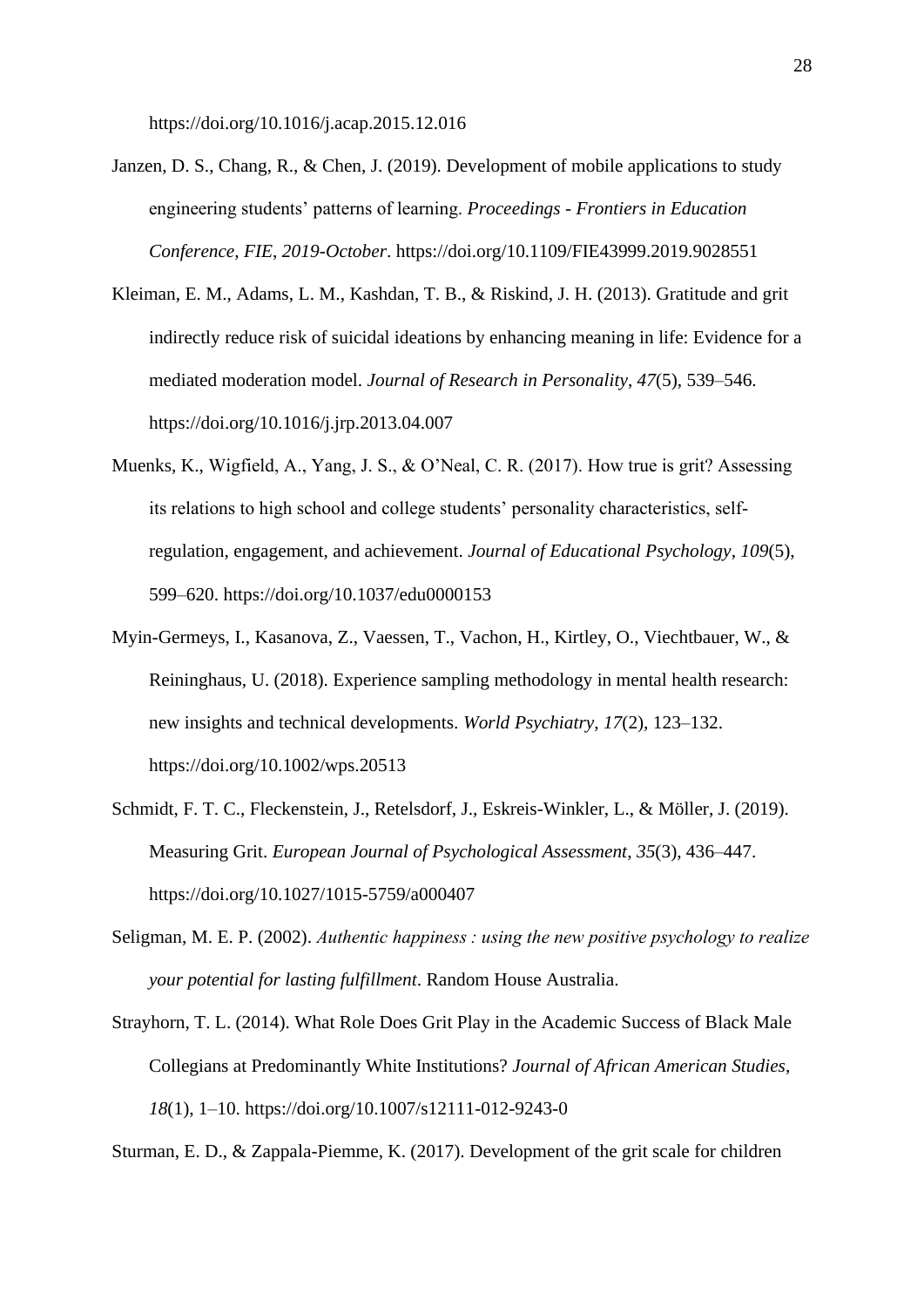and adults and its relation to student efficacy, test anxiety, and academic performance. *Learning and Individual Differences*, *59*, 1–10. https://doi.org/10.1016/j.lindif.2017.08.004

- Usher, E. L., Li, C. R., Butz, A. R., & Rojas, J. P. (2019). Perseverant grit and self-efficacy: Are both essential for children's academic success? *Journal of Educational Psychology*, *111*(5), 877–902. https://doi.org/10.1037/edu0000324
- Van Berkel, N., Ferreira, D., & Kostakos, V. (2017). The experience sampling method on mobile devices. *ACM Computing Surveys*, *50*(6). https://doi.org/10.1145/3123988
- Wolters, C. A., & Hussain, M. (2015). Investigating grit and its relations with college students' self-regulated learning and academic achievement. *Metacognition and Learning*, *10*(3), 293–311. https://doi.org/10.1007/s11409-014-9128-9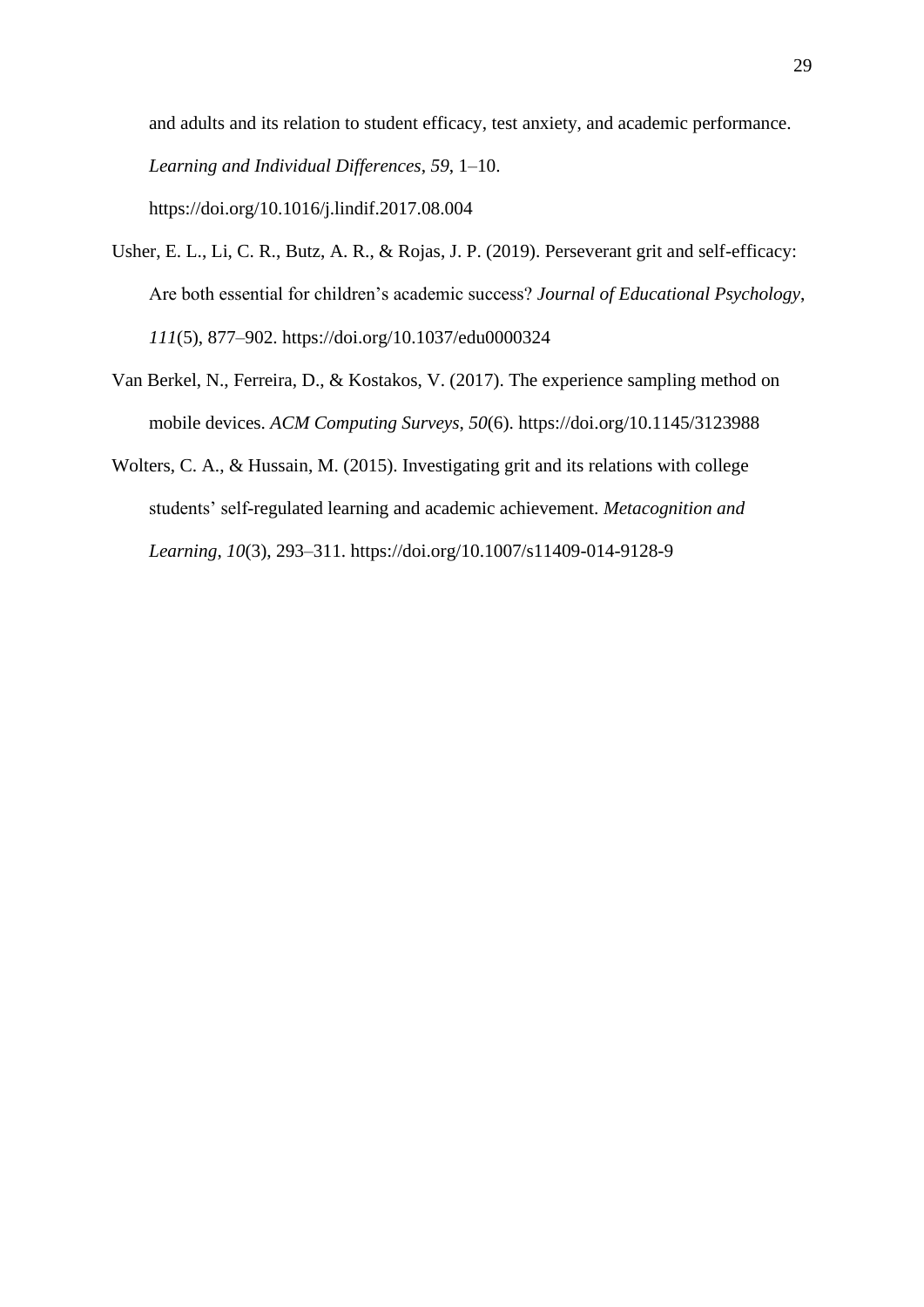## **Appendices**

#### **Appendix A: Trait questionnaires**

*New General Self-efficacy Scale (NGSE) items*

- 1. I will be able to achieve most of the goals that I have set for myself.
- 2. When facing difficult tasks, I am certain that I will accomplish them.
- 3. In general, I think that I can obtain outcomes that are important to me.
- 4. I believe I can succeed at most any endeavor to which I set my mind.
- 5. I will be able to successfully overcome many challenges.
- 6. I am confident that I can perform effectively on many different tasks.
- 7. Compared to other people, I can do most tasks very well.
- 8. Even when things are tough, I can perform quite well.

To calculate the total score for each participant, take the average rating of the items by adding respondents' answers to each item and dividing this sum by the total number of items (8).

#### *Grit Scale for Children and Adults (GSCA) items*

#### *\* Items with reverse scoring*

- \*1. I don't always work as hard as I can.
- 2. I always finish what I start.
- \*3. I am not always motivated to do my best.
- 4. I always stick to the task I am working on until it is complete.
- 5. I always keep working for what I want even when I don't do as well as I would like to.
- \*6. Sometimes I am not as focused on my work as I would like to be.
- \*7. Challenges in my life sometimes make me want to stop trying.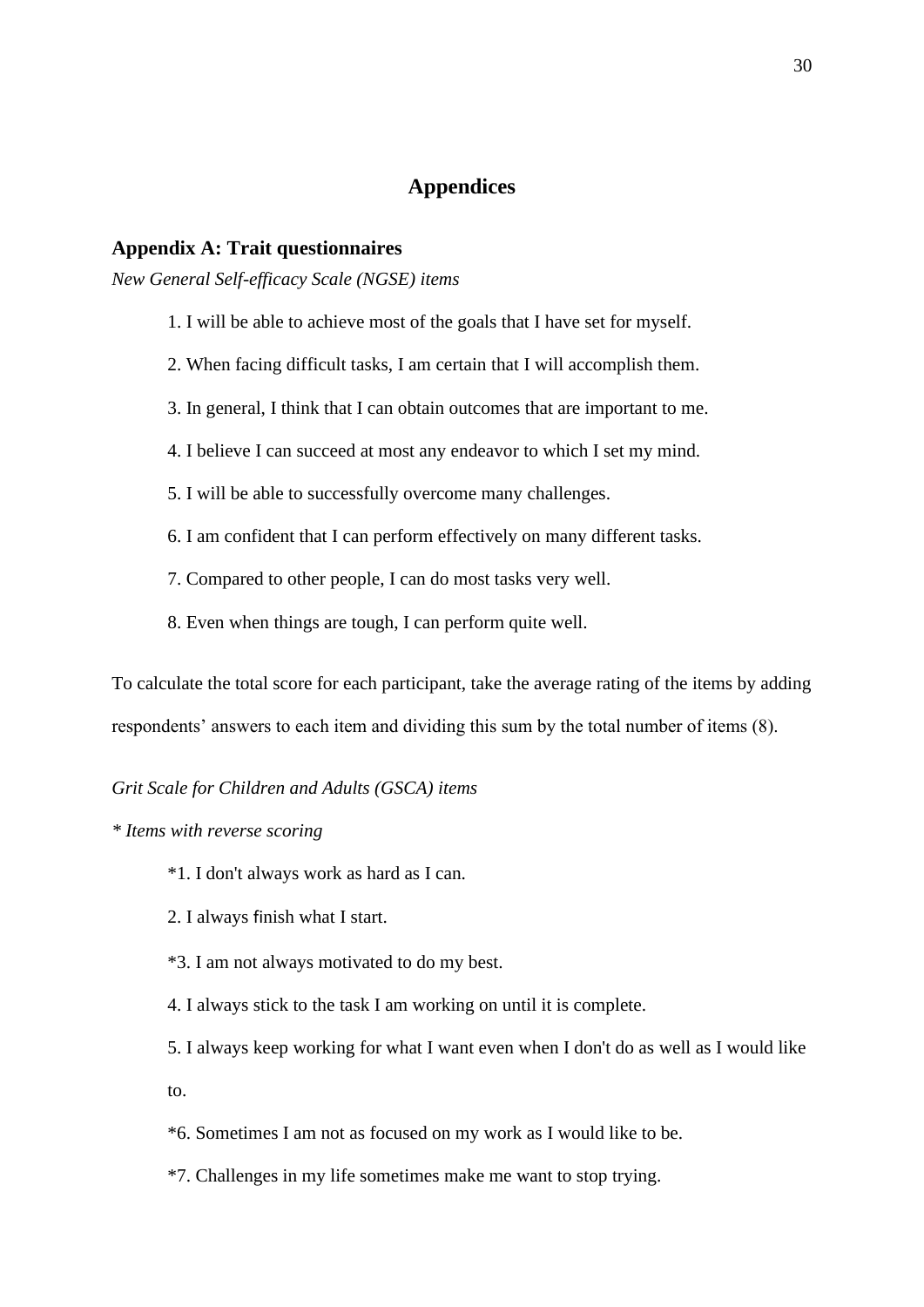- 8. No matter what happens to me I will be okay.
- 9. I always pay attention to what I am working on to make sure I do it well.
- \*10. Sometimes I don't care about my work as much as I should.
- 11. I never give up even when things get tough.
- 12. I am able to get through tough times without any difficulty.

## **Appendix B: Ethica**

*B-1 sign up information provided to the participants upon registering*

Thank you very much for signing up for our study! Before you start, a short introduction will follow.

The purpose of this study is to measure how you feel throughout the day. By using monitoring tools that help us to identify the daily fluctuations of constructs from mental health, we can obtain an insight into their dynamic interactions. This can then be applied to develop more personalized psychological interventions and therapies.

This study will run for about a week. On the first day we will start with a couple of questionnaires. These initial questionnaires need to be filled in only once and it shouldn't take more than 30 minutes. From the next day onward, you will receive notifications via ethica when you can answer a couple of questions throughout the day. That will happen three times per day - morning, afternoon and evening and it won't take more than 15 minutes per day. That will continue for 7 days until the end of the study. Please keep in mind you can opt-out of the study at any moment by simply not answering any questions or deleting ethica without needing to provide any reason.

We know people are quite occupied nowadays but we will ask you to fill in these daily questions as much as possible. For this purpose, we are giving you the possibility to fill it in for an hour after receiving a notification instead of immediately, afterwards it will expire and you won't be able to do it. Please, check occasionally if you have some activities to be done.

Additionally, we want to ask you to turn on the notification option for the Ethica app and to adjust the battery optimization settings which sometimes might intervene with the pop-up and sound notifications. We will provide you with some guidelines on how to do it if you don't know, they can be found in the overview of the study.

## And that is it for today! *further information will be provided to you tomorrow in the app. Make sure to check your phone for details. We will send a notification via ethica as well to remind you.*

Thank you again for joining. If you have any trouble setting up the app or have questions about the study at any point feel free to contact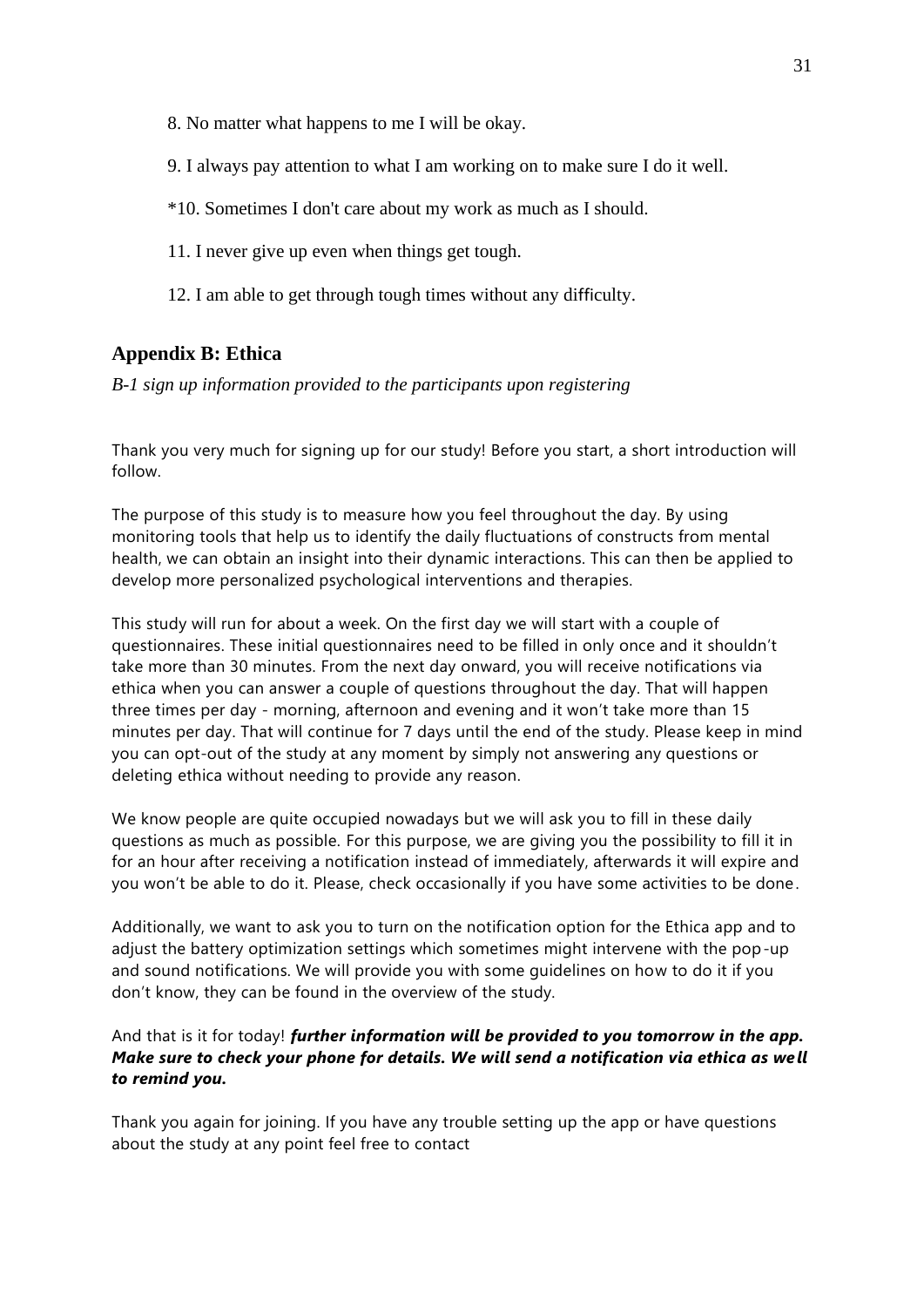*Dimitar Seykov* or *Arya Arjomand* at:

- d.seykov@student.utwente.nl
- a.arjomand@student.utwente.nl

#### *B-2 Consent form*

Your participation in this study is completely voluntary and all your responses are treated anonymously. None of the responses will be connected to identifying information and wouldn't be shared with third parties. Data will only be used for statistical analyses. However, you can withdraw from the study at any time! By simply stopping answering the daily questions without the need to give any reasons.

If you would like to have further information about the research, now or in the future, feel free to contact Dimitar Seykov or Arya Arjomand at: d.seykov@student.utwente.nl, a.arjomand@student.utwente.nl.

If you have any complaints about this research, please direct them to the secretary of the Ethics Committee of the Faculty of Behavioural Sciences at the University of Twente, Drs. L. Kamphuis-Blikman P.O. Box 217, 7500 AE Enschede (NL), telephone: +31 (0)53 489 3399; email: I.j.m.blikman@utwente.nl).

I understand the above statement and agree to participate in the ( . . current study